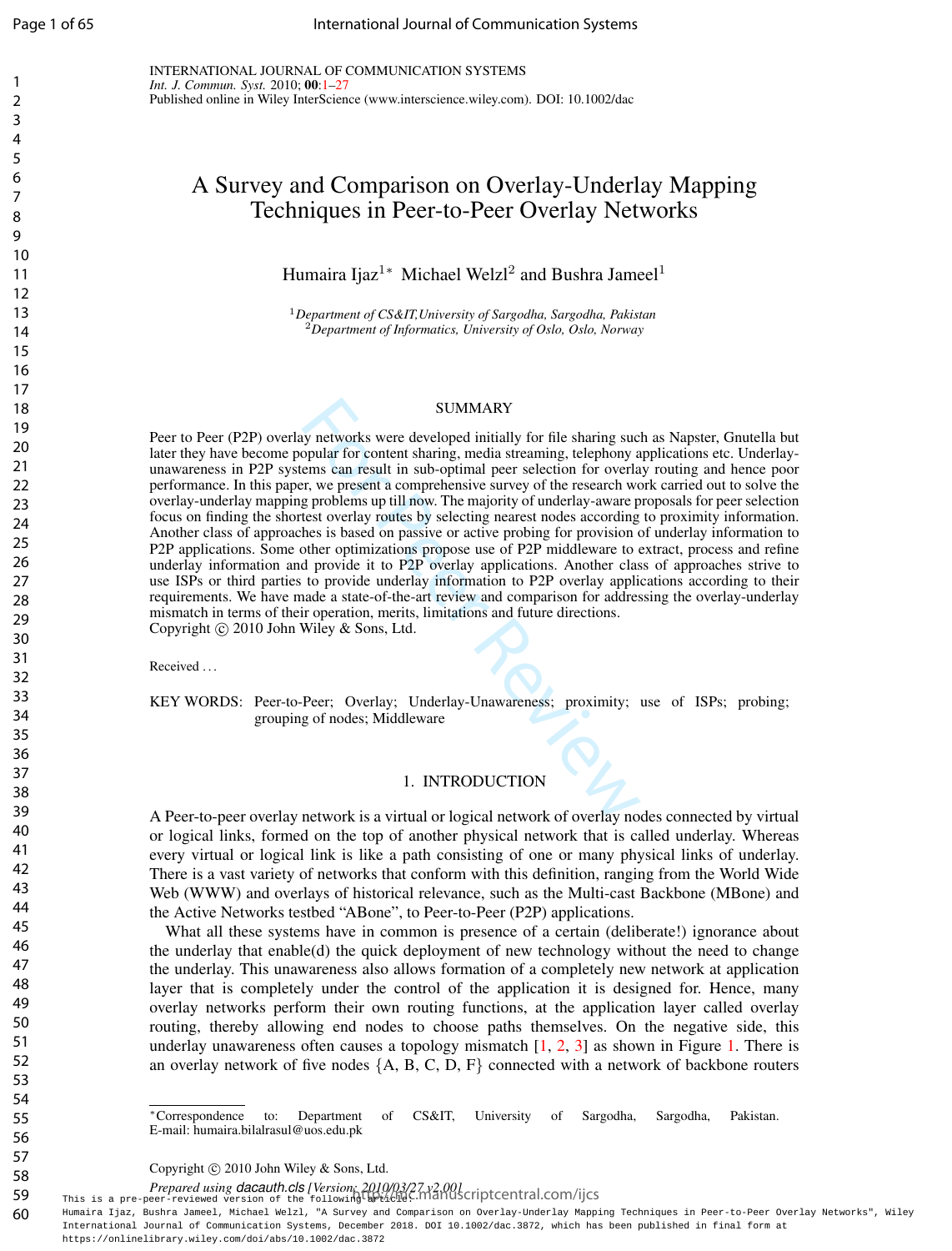

Figure 1. Overlay-Underlay Mapping

 ${B_1, B_2, B_3, B_4, B_5, B_6, B_7}$  through edge routers  ${E_1, E_2, E_3, E_4, E_5}$ . Suppose node D wants to download a file. After lookup, node D finds nodes B and F as sources of that file. There are two overlay paths of same length from node D to B i.e.,  $O_1$ ,  $O_2$  and three underlay paths i.e.,  $U_1$ ,  $U_2$ ,  $U_3$ whereas  $O_1 = U_1$  and  $O_2 = U_2$ .

 $O_1 = \{D \to A \to B\}$  $O_2 = \{D \rightarrow C \rightarrow B\}$  $U_1 = \{D \rightarrow E_4 \rightarrow B_4 \rightarrow B_3 \rightarrow B_2 \rightarrow B_1 \rightarrow E_1 \rightarrow B\}$  $U_2 = \{D \rightarrow E_4 \rightarrow B_4 \rightarrow B_3 \rightarrow B_2 \rightarrow B_1 \rightarrow B_7 \rightarrow E_3 \rightarrow A \rightarrow E_3 \rightarrow B_7 \rightarrow B_1 \rightarrow E_1 \rightarrow B\}$ *U*<sup>3</sup> = *{D* ! *E*<sup>4</sup> ! *B*<sup>4</sup> ! *B*<sup>3</sup> ! *B*<sup>2</sup> ! *B*<sup>1</sup> ! *B*<sup>5</sup> ! *B*<sup>6</sup> ! *E*<sup>2</sup> ! *C* ! *E*<sup>2</sup> ! *B*<sup>6</sup> ! *B*<sup>5</sup> ! *B*<sup>1</sup> !  $E_1 \rightarrow B$ Similarly there are two overlay paths from node D to F i.e., *O*3*, O*<sup>4</sup> and three underlay paths i.e.,  $U_4, U_5, U_6$  whereas  $O_3 = U_4, O_4 = U_5$  $O_3 = \{D \to A \to B \to F\}$  $O_4 = \{D \to C \to F\}$  $U_4 = \overline{\{D \rightarrow E_4 \rightarrow B_4 \rightarrow B_3 \rightarrow B_2 \rightarrow B_1 \rightarrow B_7 \rightarrow E_3 \rightarrow A \rightarrow E_3 \rightarrow B_7 \rightarrow B_1 \rightarrow E_1 \rightarrow B \rightarrow E_2 \rightarrow E_3 \rightarrow E_4 \rightarrow E_4 \rightarrow E_4 \rightarrow E_5 \rightarrow E_6 \rightarrow E_6 \rightarrow E_7 \rightarrow E_7 \rightarrow E_8 \rightarrow E_8 \rightarrow E_9 \rightarrow E_9 \rightarrow E_1 \rightarrow E_1 \rightarrow E_2 \rightarrow E_6 \rightarrow E_6 \rightarrow E_7 \rightarrow E_8 \rightarrow E_8 \rightarrow E_9 \rightarrow E_1 \rightarrow E_1 \rightarrow E_2 \rightarrow E_6 \rightarrow E_6 \rightarrow E_7 \rightarrow E_$  $E_1 \rightarrow B_1 \rightarrow B_2 \rightarrow B_3 \rightarrow B_4 \rightarrow E_5 \rightarrow F$  $U_5 = \{D \to E_4 \to B_4 \to B_3 \to B_2 \to B_1 \to B_5 \to B_6 \to E_2 \to C \to E_2 \to B_6 \to B_5 \to B_1 \to E_6 \to E_2 \to E_4 \to E_4 \to E_6 \to E_2 \to E_6 \to E_6 \to E_6 \to E_6 \to E_7 \to E_6 \to E_7 \to E_7 \to E_8 \to E_8 \to E_8 \to E_9 \to E_9 \to E_1 \to E_1 \to E_6 \to E_1 \to E_6 \to E_2 \to E_6 \to E_6 \to E_7 \to E_8 \to E_8$  $B_2 \rightarrow B_3 \rightarrow B_4 \rightarrow E_5 \rightarrow F$  $U_6 = \{D \to E_4 \to B_4 \to E_4 \to F\}$ 

For lookup, overlay can use only *O*1, *O*2, *O*3, *O*<sup>4</sup> paths. Due to underlay unawareness overlay cannot see  $U_3$  and  $U_6$  which are direct underlay paths from  $D \to F$  and  $D \to B$  respectively. This

Copyright © 2010 John Wiley & Sons, Ltd. *Int. J. Commun. Syst.* (2010)<br>*Prepared using dacauth.cls* DOI: 10.1002/dac *Prepared using dacauth.cls*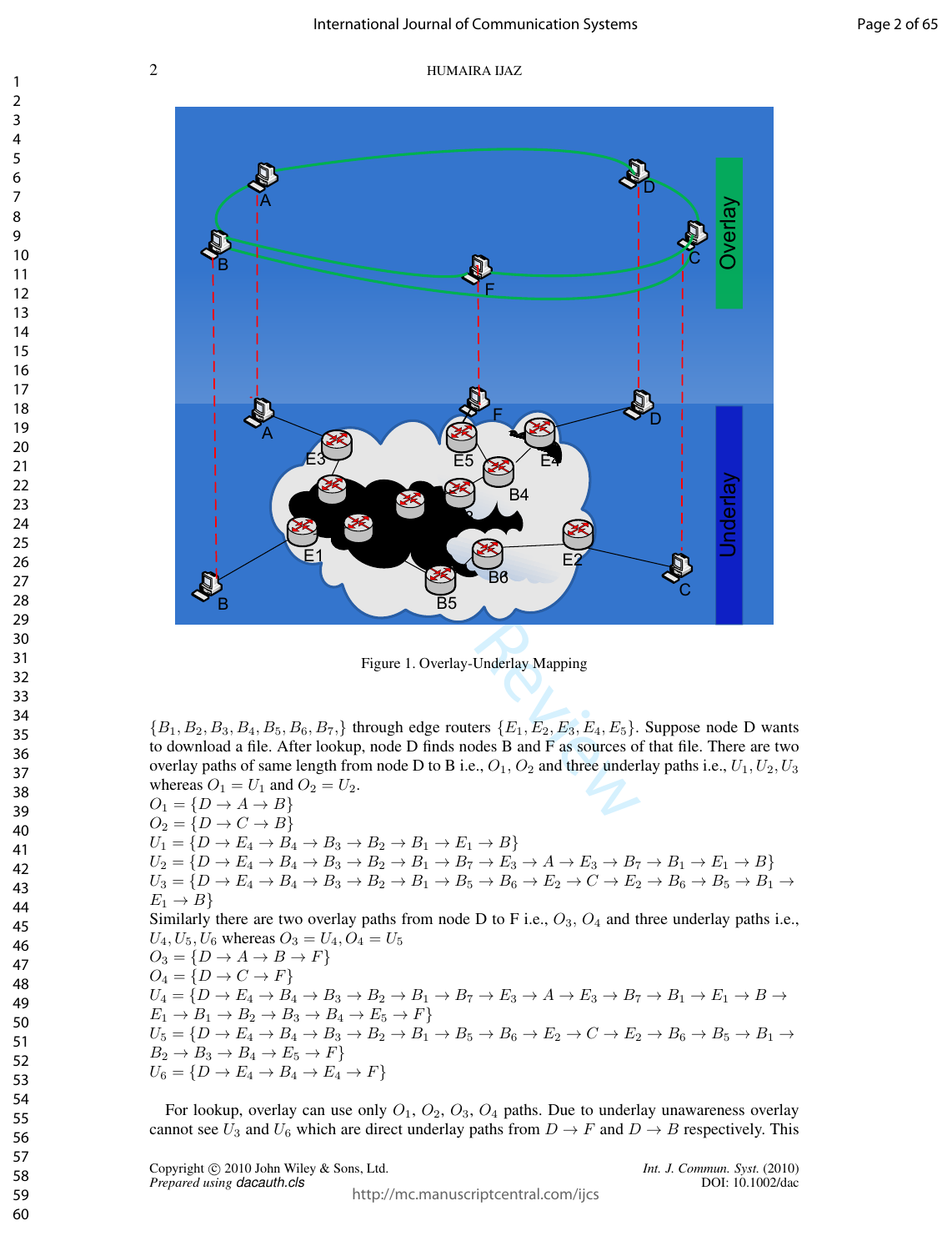$\mathbf{1}$  $\overline{2}$  $\overline{\mathbf{3}}$  $\overline{4}$ 5 6  $\overline{7}$ 8  $\mathsf{Q}$ 

content finding results in sending the same content multiple times on same links, being unable to find physically closest nodes, and last hop problem in which one hop may span several underlay hops. Furthermore, after lookup, overlay selects node B according to its metrics for downloading. Again due to underlay unawareness overlay cannot see that node F is closer than node B and selection of node B will result in more delay and more Internet traffic. So this topology mismatch results in sub-optimal overlay routing and peer selection which can result in a large amount of unnecessary P2P traffic [4, 5, 6]. Internet service providers have started enforcing a quota for P2P traffic and applying smart policies like throttling and deprioritizing, to reduce share of P2P traffic.

Other factors that contribute towards P2P traffic include increase in the Internet usage by home users and advancement in Internet technology. At the same time, the popularity of P2P applications translates into huge volumes of data that these applications generate. Underlay unawareness affects predominantly the said factors because it multiples their effect. All these problems stress the use of underlay awareness for peer selection.

Furthermore, an overlay application is normally only interested in finding optimal routes for its own users without considering other applications, i.e. it performs selfish routing — whereas in the underlay, service providers often use Traffic Engineering (TE) to efficiently utilize the available physical resources for all their users. Both overlay and other ("underlay-based") applications could theoretically be supported with TE by calculating a set of physical level routes on the basis of an input matrix that consists of traffic demands from both the overlay and the underlay. If TE does not have this complete knowledge, the different objectives of TE and overlay routing can however affect the utilization of resources, causing a performance degradation  $[7, 8, 9, 10, 11, 12]$ . Similarly, without TE, optimal performance can only be achieved if an overlay has full knowledge of, and control over, the underlay [13].



Figure 2. Overlay-Underlay Mapping

It is clear that the overlay-underlay mapping problem consists of various facets, making it difficult to tackle. What is not so clear, it seems, is the amount and the quality of solutions that exist for this problem. In this paper, we address this issue with a comprehensive survey of the research work carried out to solve the overlay-underlay mapping problem up till now. There exists a survey [14 ] about alleviation of topology mismatch problem in P2P systems, classifying their solutions for structured and unstructured P2P systems but a further classification is missing. However in our paper, we have considered various overlay optimization techniques used by these approaches to get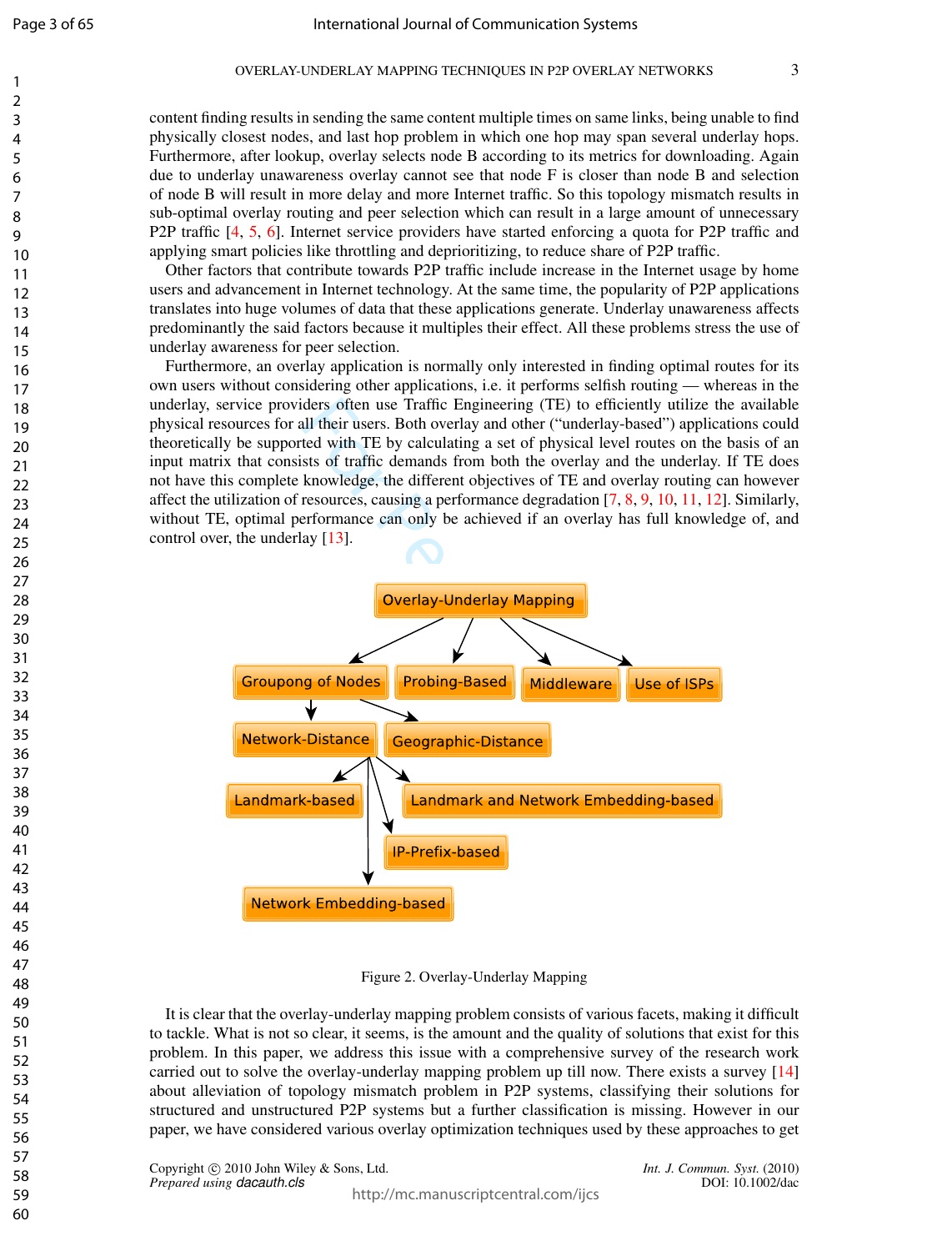underlay information with a focus on their tools, metrics and lookup cost etc. For this reason, we have categorized these optimization approaches into grouping of nodes, probing based techniques, middleware and use of ISPs as shown in Figure 2

Here, first category in Section 2 describes the approaches that use proximity information to arrange nodes into groups. Grouping of Nodes is further classified into Network-distance based grouping by determining network position of nodes and geographic-distance based grouping via geographical positions of nodes (e.g., [15]). P2P applications can get network distance information by estimating the network positions of peers with reference to a) landmarks (e.g., GNP [16]) b) IP-Prefixes [17] and c) super peers [18]), via network measurements like Round-Trip Time (RTT) between peers. Therefore we have classified Network-distance based grouping into into four sub groups i.e., Landmark-based groups, Network Embedding-based groups, Landmark and Network Embedding-based groups and IP-Prefix-based groups. In second category presented in Section 3, we have placed those overlay optimization mechanisms that are based on passive or active probing. The third category in Section 4 estimates practical ways of achieving what these applications need, proposing middleware to enable the necessary information flow for better overlay-underlay mapping. Finally, the fourth category in Section 5, we present more "ideal" solutions, presenting overlay optimizations that are specific to use ISPs or third parties to provide underlay information to P2P overlay applications according to their requirements.

## 2. GROUPING OF NODES

The approaches discussed below use proximity information for arranging nodes into groups to optimize peer selection and overlay routing. Proximity information can be estimated by determining network distance between nodes or geographical distance between nodes.

Based on this, we have classified groups into two major categories:

- 1. Network-distance based groups
- 2. Geographical-distance based groups

## *2.1. Network-distance based groups*

ourth category in Section 5, we present more "idea<br>hat are specific to use ISPs or third parties to provi<br>ions according to their requirements.<br>2. GROUPING OF NODES<br>ssed below use proximity information for arrangir<br>and ove Clearly, the "network distance" is an important metric that significantly affects the performance of applications. It can be estimated by determining network positions of nodes via network measurements, for example, Time-to-Live(TTL), Round-Trip-Time (RTT), the number of hops between peers with a variety of tools such as ping, traceroute, pathchar [19] and others. There are many overlay optimization approaches that do grouping of nodes by determining their network positions.

We have classified these approaches into four groups as follows:

- 1. Landmark-based groups
- 2. Network Embedding-based groups
- 3. Landmark and Network Embedding-based groups
- 4. IP-Prefix-based groups

Following is the detailed description of these methods.

## *2.1.1. Landmark-based Groups*

Landmark is an object that helps other objects to determine their relative positions. The landmarks measure the distance among themselves and the distance between ordinary nodes and landmarks. This is illustrated in Figure 3. Many overlay optimization approaches have a framework of dedicated special nodes called landmarks that is used as a frame of reference for estimating network positions of nodes. These approaches are discussed hereafter.

Id Maps Id Maps is an infrastructure that measures distance between any pair of IP addresses or every globally reachable Address Prefix (AP) on the Internet to answer distance queries [20].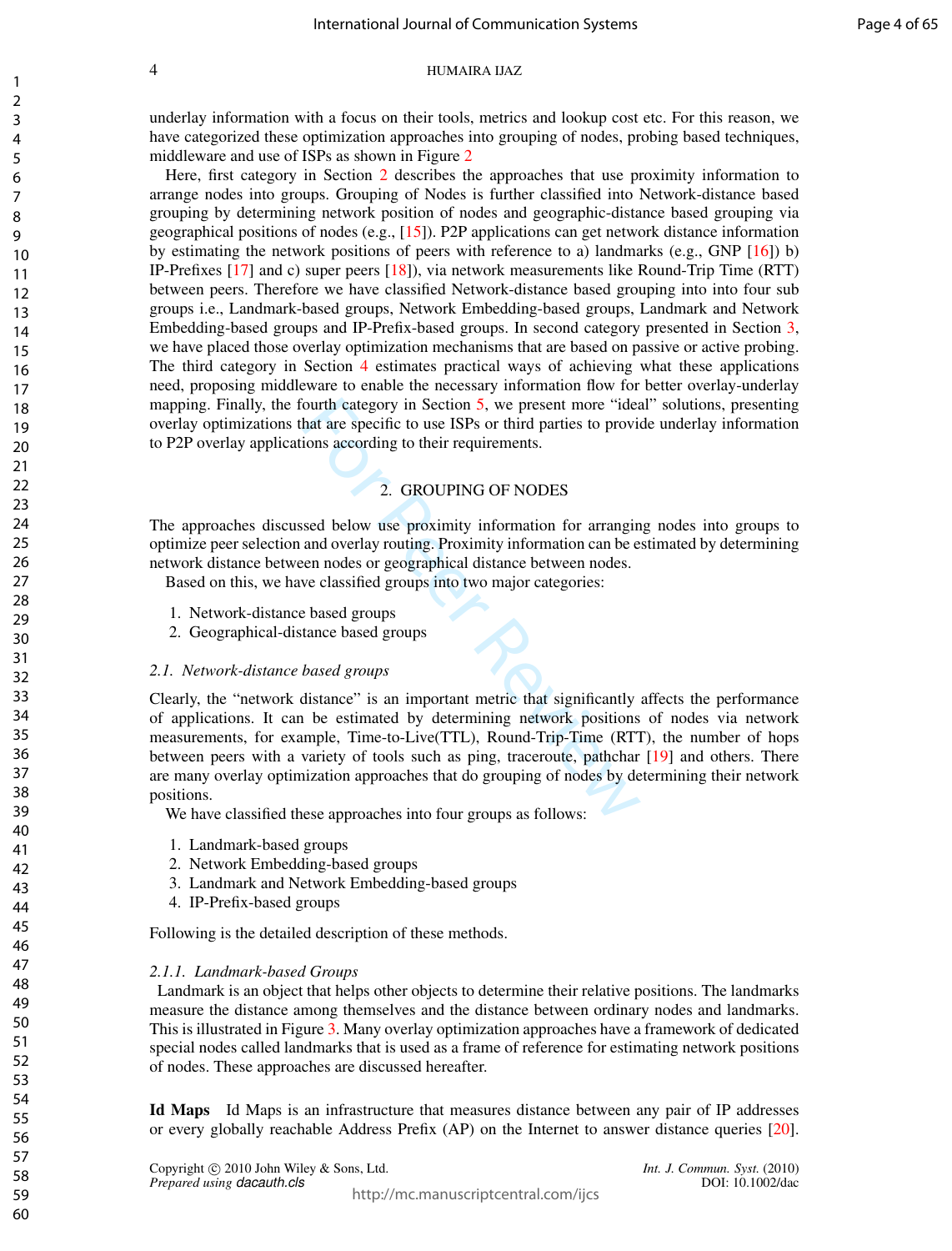$\mathbf{1}$  $\overline{2}$  $\overline{3}$  $\overline{4}$ 5 6  $\overline{7}$ 8  $\mathsf{Q}$ 



Figure 3. Landmark-based groups

Figure 3. Landmark-based groups<br>derlying service to provide the distance information<br>as SONAR/HOPS. Overlays can use this service tc<br>erms of latency (e.g., round-trip delay). It has two m<br>ve as landmarks, distributed aroun IDMaps serves as an underlying service to provide the distance information to Higher-level services by using protocol such as SONAR/HOPS. Overlays can use this service to get distance estimation between any nodes in terms of latency (e.g., round-trip delay). It has two main components: Tracers and Servers. Tracers serve as landmarks, distributed around the Internet and are chosen from existing systems. Tracers measure and advertise raw Internet distances "Virtual Links (VLs)"to Id Maps clients(APs) by using network probe daemon (NPD) with traceroute. The VLs are raw distances between Tracers (Tracer-Tracer VLs) and between Tracers and APs (Tracer-AP VLs). The distance between any two APs is the sum of distance from these APs to their nearest tracer(Tracer-AP VLs) plus the distance between these tracers(Tracer-Tracer VLs). Servers collect this distance information from different Tracers and provide it to different Id maps clients in response to their queries. These IdMaps clients can build a virtual distance map of the Internet. IdMaps can be considered as pioneering work to examine the network distance estimation problem. However it needs global network topology information for estimating distance. It does not provide precise estimate of distance rather relative distance.

**Dynamic Landmarks** The authors of  $[21]$  describe a locality-aware network for arranging nodes into groups. This grouping criterion uses neighboring groups of a group as landmarks called dynamic landmarks. Nodes measure distances to dynamic landmarks of every group and join the group that has the same distance to dynamic landmarks as the node itself has with these dynamic landmarks. So a group consists of nodes that are close to one another. There are two types of links in this locality-aware overlay : intra-group links and inter-group links. The distance metric can be network latency, RTT, bandwidth or any user defined cost function. It uses dynamic landmarks instead of static landmarks to get the locality information for reduction in average intra-group distance and to direct more traffic inside than that outside the group. There is no upper bound for a group so the number of nodes in each group is not equal. Another drawback is that in mOverlay each node belongs to the group in which it is first introduced. The new node might not be in optimal group as the group choosing process ends after a certain number of rounds [22]. To overcome this problem an adaptive landmark selection approach was proposed in [23] that enahanced mOverlay with learning automata. Learning automata is used as an adaptive decision-making device for landmark selection that is robust during the operation of network. Peers are divided into clusters by locating algorithm of mOverlay and learning automata is used for making robust landmark selection. Afterwards, the authors proposed another adaptive algorithm to reduce toplogy mismatch problem that is based on learning automata and Segregation Model (SSM). Every peer after joining the network uses a neighborhood selection algorithm for finding neighbors and then use the Learning automata to tune it's neighborhood radius. The environment of every peer consists of its immediate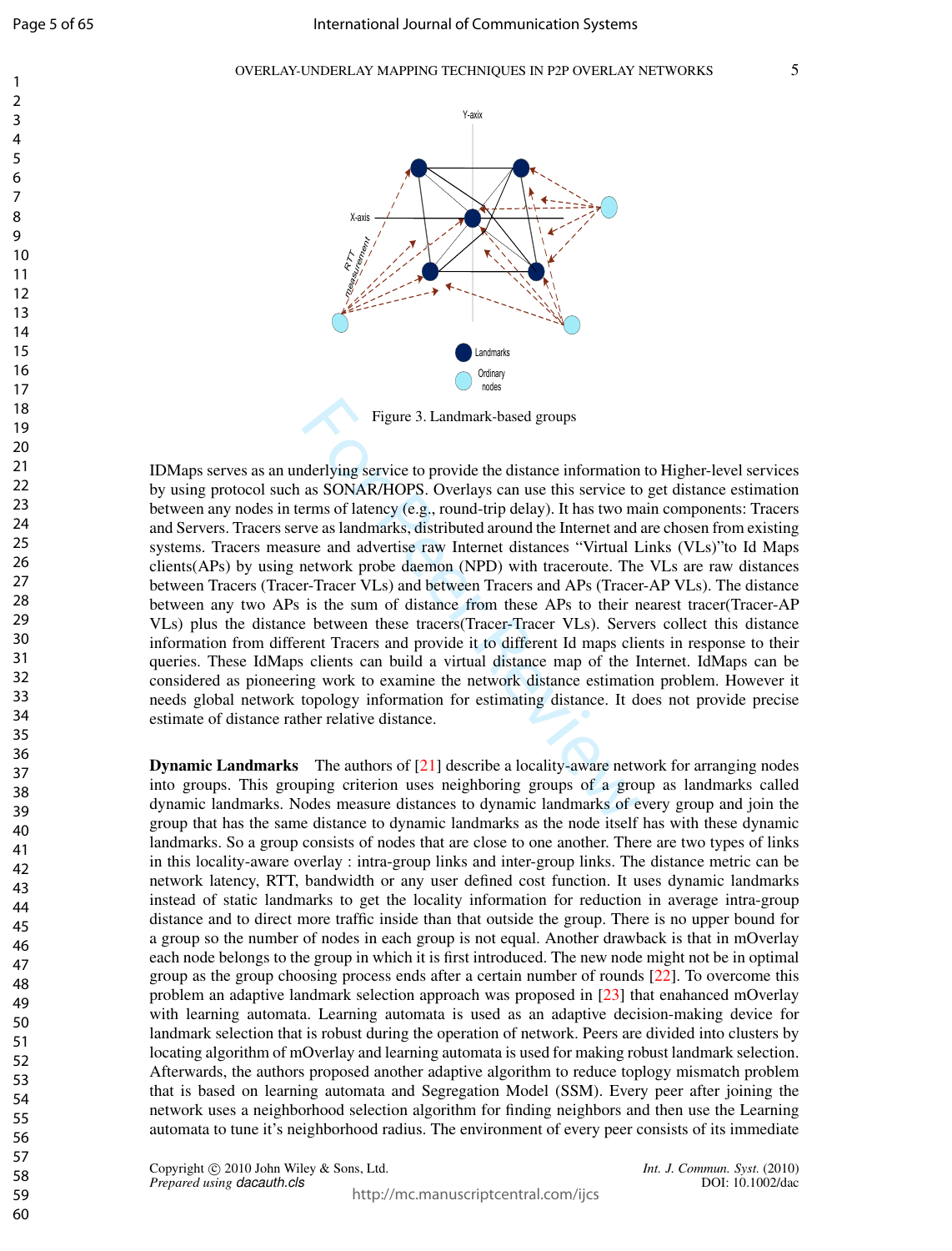neighbors and neighborhood of its immediate neighbors. Every peer uses Learning automata to find and update an appropriate candidate peer as immediate neighbor from its environment having minimum delay between itself and all peers in environment. Afterwards every peer uses SSM to exchange its connections with that candidate peer in order to reduce the topology mismatch by keeping the degree of network same.

Hierarchical Clustering After mOverlay, the authors of mOverlay proposed hierarchical clustering of peers [24] that uses delay metric as a clustering parameter for joining, splitting, merging and leader election of peers. Peers measure distence from leaders of different clusters and join that cluster having round trip time (RTT) value below predefined threshold. Two clusters are merged if it contains few members and distance between leaders of them is below the predefined threshold for that level. In hierarchy for every layer a different round trip time (RTT) value is used. At leave level there are real clusters that consist of real nodes and at above level there are virtual clusters consisting of virtual nodes. Virtual clusters are used for performance monitoring of join, split and merge functions by intra-cluster and inter-cluster measurements.

nd Interest-clustered P2P file sharing System (method for peers that is based on both peer interest<br>Ily closer nodes into a cluster and every cluster is fit simity and common interests. It further uses proactive<br>the search Proximity-Aware and Interest-clustered P2P file sharing System (PAIS) [25] is another hierarchical clustering method for peers that is based on both peer interest and physical proximity. PAIS arranges physically closer nodes into a cluster and every cluster is further divided into subclusters on basis of proximity and common interests. It further uses proactive file information, bloom filters to further refine the search. Node proximity information is generated by using landmark clustering method. Nodes measure their physical distance to landmarks and nodes having similar distance to landmarks are closer to each other. These nodes are placed in a cluster and than sub clusters are formed on the basis of common interests.

## *2.1.2. Network Embedding-based groups*

In network embedding, network distance measurements or inter-node latency is embedded into a low dimensional metric space for assigning coordinates to every node. Network distance measurements can be obtained by using RTT between nodes. Network embedding can be used to estimate network positions because it estimates proximity of nodes. The distances between coordinates represent real-world latencies between nodes. Many researchers have proposed Network embedding as a way to improve performance of overlay networks. In this section we will review Network Embedding-based optimization methods one by one.

Vivaldi Vivaldi is a decentralized, adaptive Euclidean coordinate system. Vivaldi computes coordinates by using inter-host Internet RTTs. It assigns coordinates to nodes in such a way that the distance between coordinates predicts the latency between nodes [26]. To minimize prediction errors in latency, these coordinates are augmented by a direction-less height vector. The distance between two nodes is the sum of the Euclidean distance and height vectors of nodes. The height vector shows transmission delays on the access links from the node to the core and the Euclidean distance shows delays of geographical distance of core network. The communication overhead is low because it assigns coordinates to nodes by getting information from only a few of them. It does not need any fixed infrastructure of landmarks. An evaluation shows that errors in latency prediction are as low as with the landmark-based coordinate system GNP. Vivaldi operates on latency piggyback so no information is given about measurement overhead [27]. Vivaldi is not suitable for selecting nearby peers so it does not reduce cross-ISPs traffic [28].

Meridian Meridian [29] is a framework built by measuring the network distance between nodes to help in location-based node and arranges these nodes in concentric, non-overlapping rings of increasing selection. Every node measures the distance to a small fixed number of nodes directly without any landmark or distributed coordination radii. Latency is used as a distance metric in this framework. Whenever a node sends a query to find the closest node, it performs a multi-hop search and the query is forwarded along the structure of rings so that each hop exponentially reduces the distance to the destination. Every node has to keep a record of nodes and arrange them into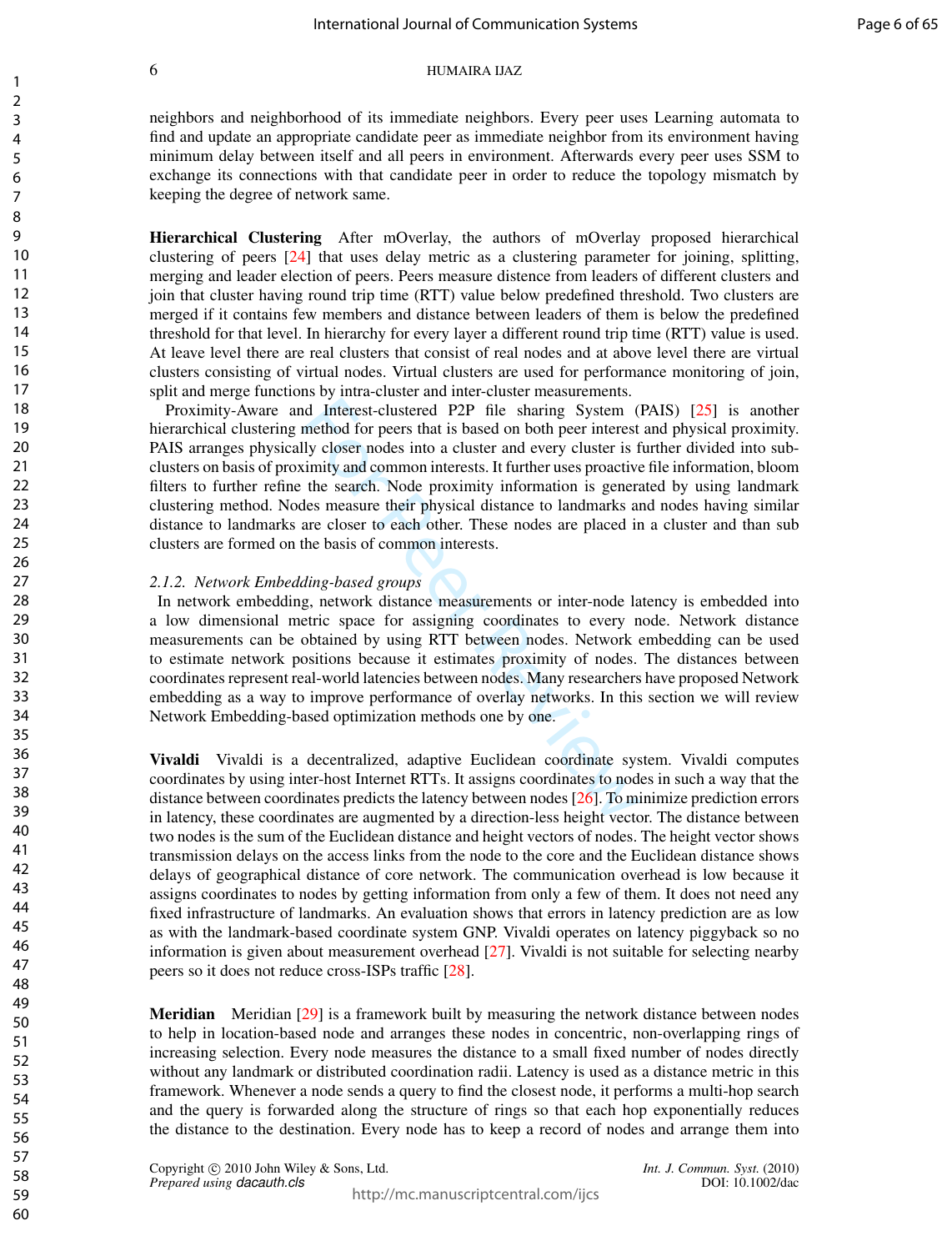$\mathbf{1}$  $\overline{2}$  $\overline{3}$  $\overline{4}$ 5 6  $\overline{7}$ 8  $\mathsf{Q}$ 

concentric non-overlapping rings. Meridian shows lesser error to discover the closest node. The main focus of Meridian is on individual node requests, instead of building a global coordinate service, which could help in multiple distance estimations [30].

## *2.1.3. Land-marks and Network Embedding-based Groups*

Network position can be determined with reference to either landmarks, coordinate system or both. There are various approaches to determine the network position, like GNP [31], ICS [32], MITHOS [33] etc. This commonalities are:

- 1. There is a framework of dedicated special nodes the "beacon nodes" of ICS, the "landmark" of GNP . In what follows, we will generally use the term "landmark".
- 2. The landmarks measure the distance among themselves and the distance between ordinary nodes and landmarks. This is illustrated in Figure 3 .

After measuring the distance to their landmarks, every method uses a different way of transforming this distance into a network position. A brief overview of these methods is elaborated next:

Global Network Positioning (GNP) GNP models the Internet by mapping nodes to points in a geometric space and carrying out a distributed computation to obtain synthetic/Euclidean coordinates that characterize the positions of nodes [31 , 16]. The Distance between Coordinates of nodes represents the Round Trip Time (RTT).

**tioning (GNP)** GNP models the Internet by m<br>and carrying out a distributed computation to obt<br>terize the positions of nodes [31, 16]. The Distan<br>Round Trip Time (RTT).<br>Peer-landmark distances are measured through ICN<br>1 n As a first step, inter-landmark distances are measured through ICMP ping messages and transmitted to a central node. The central node then computes a set of landmark coordinates by applying a geometric function and returns the coordinates to the landmarks. These coordinates serve as frame of reference for ordinary nodes. These nodes measure their distance to landmarks with ICMP ping messages and calculate their coordinates in the same way as that of landmarks by applying a geometric function. GNP host coordinates predict the Internet network distances which can be used for a topology inference. Furthermore, the communication overhead is reduced to  $O(K.D)$  from  $O(K^2)$ , here K represents number of hosts and D shows dimensionality of geometric space. In GNP, every node probes all landmarks to compute its coordinates, which can cause performance bottlenecks. The coordinates are not unique in their definition [32]. GNP uses Simplex Downhill to minimize the difference between he measured network distance in the distance data space and the Euclidean distance in a Cartesian coordinate system. Due to initial value used in Simplex Downhill method a single host may have different coordinates. These are absolute coordinates not relative coordinates. Moreover, according to [34] network coordinates shows noticeably worse performance as compared to results shown in [31, 26].

Network Positioning System (NPS) To resolve the above said issue, the authors of GNP designed and implemented the Network Positioning System (NPS) [35] NPS is a system to represent Internet network distance between end hosts. It can provide network position service to different applications like overlays, web applications, bandwidth demanding applications. Overlays can use NPS to determine network position of nodes. In NPS every node that has determined its position can serve as a reference point for other nodes, and the system does not halt on temporary landmark failures. It is a hierarchical architecture that computes the network positions of nodes in Euclidean space in a distributed fashion, while maintaining consistency, adaptivity and stability of host network positions over time. The authors used NPS for network distance estimation of nodes in peer to peer applications mentioned in [36, 37]. This technique is static and also needs external information for calculation of coordinates of reference points. Moreover, there is no guarantee of assigning unique coordinate to every node.

Internet Coordinate System (ICS) ICS is a Principal Component Analysis (PCA) based coordinate system having an infrastructure of beacon nodes [32]. These beacon nodes periodically measure Round Trip Times (RTT) between themselves. The distance between nodes is represented by a distance vector whose dimensions are equal in number to beacon nodes. By using PCA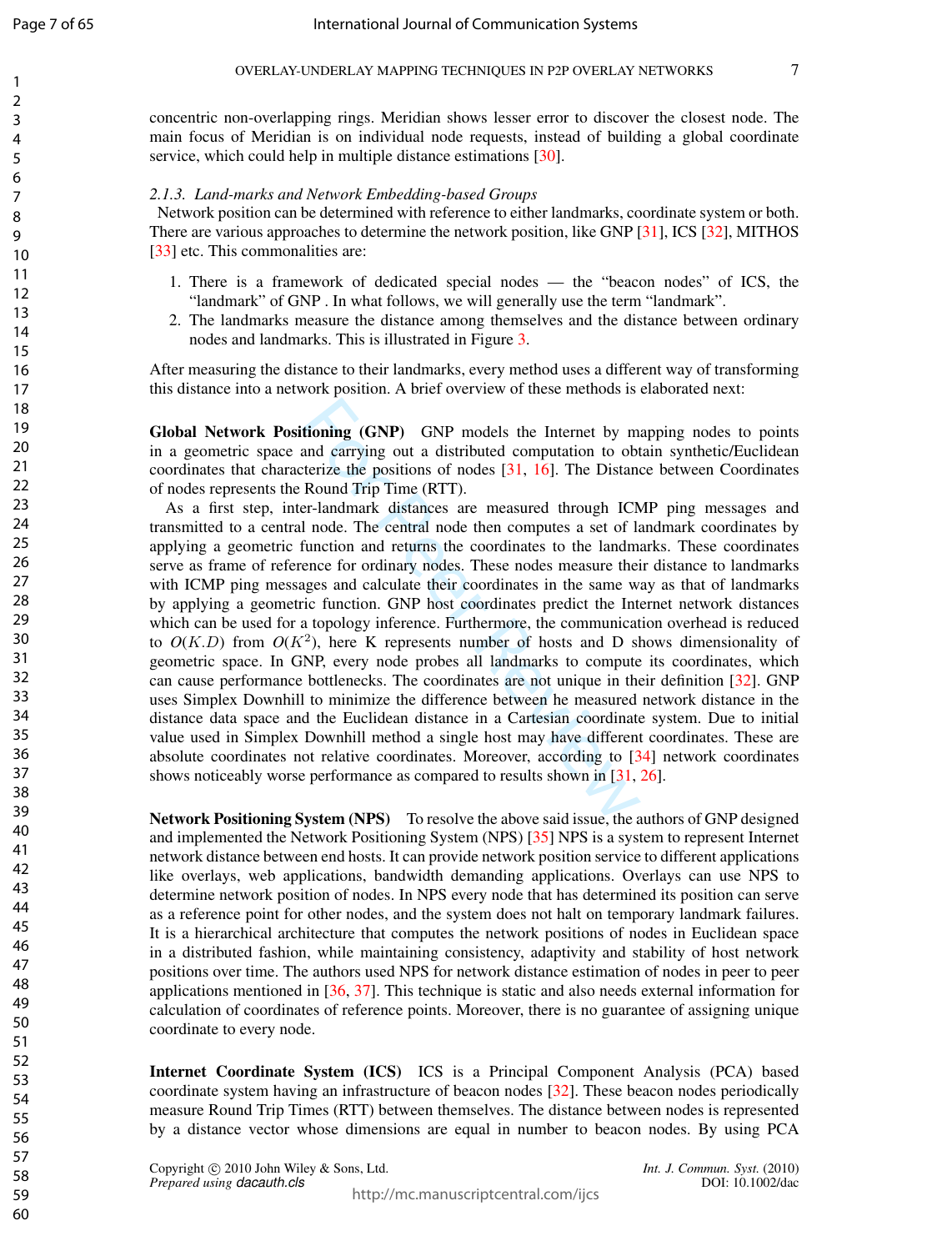based transformation method, this distance data space is projected into a new coordinate system and a transformation matrix is calculated to obtain coordinates of ordinary hosts. After the above procedure, an ordinary host measures its delays to all or a small set of beacon nodes and gets a distance vector. This node gets its coordinates by multiplying this distance vector with transformation matrix. This coordinate system has much smaller dimensions and retains topological information.

ICS also enables an ordinary node to estimate network distance to other nodes without direct delay measurement. An ordinary node can report its coordinates to a DNS-like server that keeps coordinates of ordinary nodes. Any node can get estimated distance of other nodes from this DNSlike server as long as it has these coordinates. ICS shows a better performance in a hierarchical topology with low computation, low measurement overhead and low estimation error for large number of hosts. For better performance, beacon nodes should be well distributed. If the beacon node is the median node of the cluster, estimation errors are smaller than with a the randomly selected node.

Binning Binning [38] is another network-embedding scheme that divides the whole space into bins on the basis of network latency by using an infrastructure of landmarks. Nodes first measure their distance to these landmarks through RTT and arrange the landmarks in an order of increasing RTT. This ordering of landmarks represents the bin of node. Topologically closer nodes will have the same ordering of landmarks, and therefore these nodes belong to the same bin. The nodes in the same bin are closer to one another than nodes of the other bins. This binning scheme requires periodic refreshes for distance measurement and ultimately ordering of landmarks on these measurements for every node.

It needs a fixed infrastructure of landmarks but it is less vulnerable to the landmark's availability than GNP because binned nodes remove the failed landmark from their bin identifier. However every node needs to update the changing status of the landmark [39].



Figure 4. Application layer multicast

*2.1.4. Topology Aware Grouping through Application Layer Multicast* Topology Aware Grouping (TAG) of multicast nodes at the Application layer [40, 41] is another way to exploit underlying network topology data as shown in Figure 4. The normalized overlay tree cost  $L_{TAG}(n)/\hat{u}$  is defined as  $L_{TAG}(n)$ , the total number of hops consumed by all members n, divided by average number of hops for unicast,  $\hat{u}$ . It uses redundancy of paths for multicast tree construction to reduce duplicate messages and delay penalty and efficient utilization of bandwidth.

Afterwards, based on the concept of TAG, a Multi-domain Topology-Aware Grouping (MTAG) [42] is introduced. The Internet consists of many domains so, MTAG has a concept of a special node in each domain for managing other nodes of the same domain to increase efficiency and reduce time for discovery of topology. This special node is called domain manager. Performance of TAG is good in packet duplication and delay reduction but for larger overlays, it slows down as compared to MTAG.

The same working group that gave the concept of Multi-domain Topology-Aware Grouping (MTAG) introduced subnet topology-aware grouping (STAG) [43]. STAG is also based on concept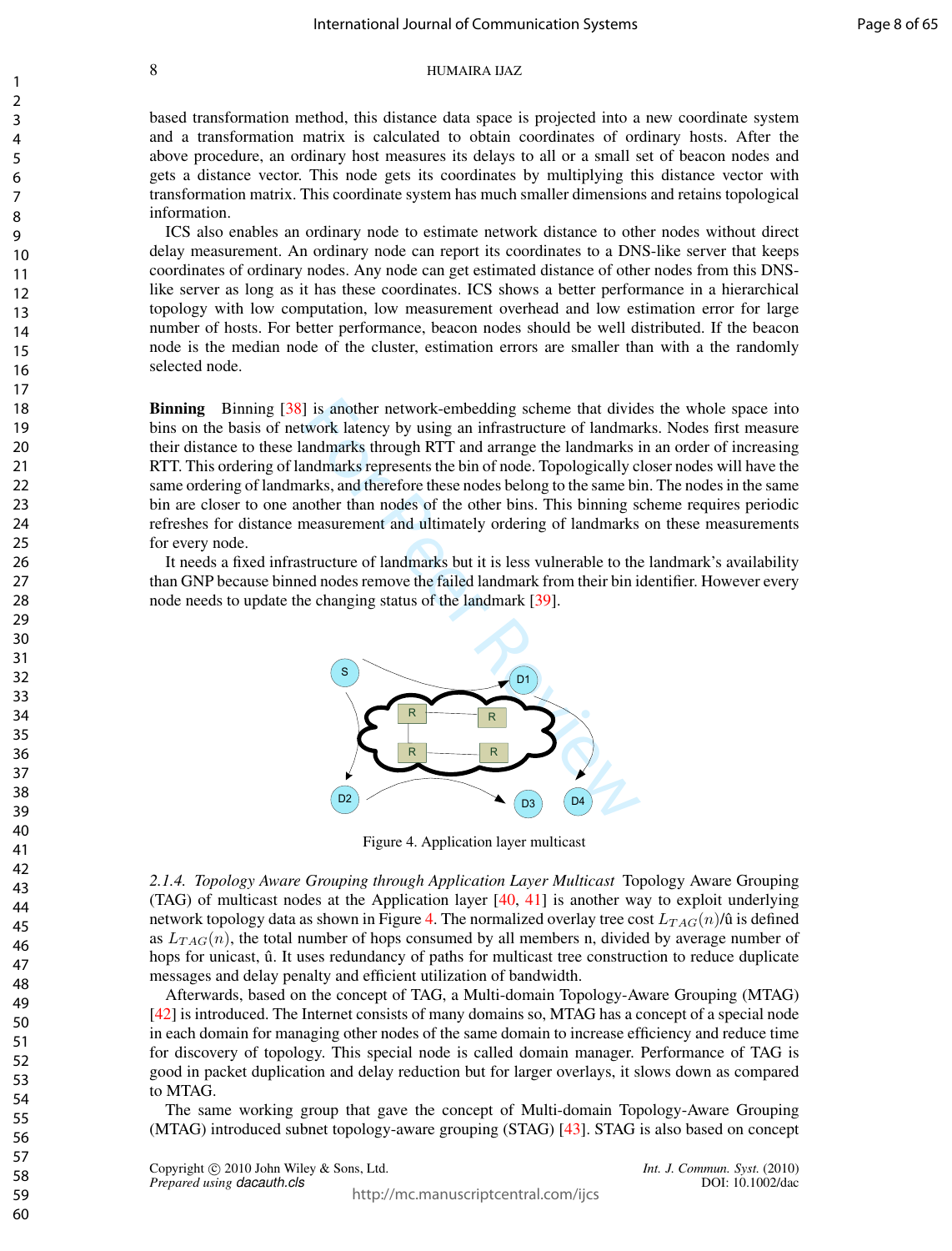$\mathbf{1}$  $\overline{2}$  $\overline{3}$  $\overline{4}$ 5 6  $\overline{7}$ 8  $\mathsf{Q}$ 

of TAG but with the idea to broadcast the JOIN message before or at the same time in the subnet and to source member to reduce the time required for topology discovery and execution of path matching algorithm.

The Distributed Domain Name Order(DDNO) technique groups the unstructured nodes belonging to same domain [44]. In DDNO, a node keeps half of its connections as sibling connections for nodes belonging to same domain and other half connections as random connections for random nodes. The sibling connections are made by multicast lookup messages, using zone caches. This 1st 1/2 degree connections technique will keep most of the traffic in the same domain to improve performance. The other 1/2 connections will keep the overlay connected, maintain the structure of the overlay (keeping it unstructured) thus reducing the end-to-end delay diameter.

## *2.1.5. IP-Prefix-based Clustering*

IP-Prefix-based clustering means grouping of nodes on the basis of similar IP-Prefixes (network distance in some cases). It gets topological information to solve the overlay-underlay mismatch. Following is a brief overview of these clustering methods one by one.



Figure 5. IP-Prefix-based Clustering

For Peer Review 19350.1024<br>
Figure 5. IP-Prefix-based Clustering<br>
Figure 5. IP-Prefix-based Clustering<br>
Centric Look-Up Service TOPLUS [17] is a looking of peers according to network IP prefixes. This local<br>
matelying Inte TOPLUS Topology-Centric Look-Up Service TOPLUS [17] is a lookup service that is based on hierarchical clustering of peers according to network IP prefixes. This lookup service exploit the topological structure of underlying Internet. TOPLUS extracts information from BGP routing tables, prefixes of ISPs and corporate LANs etc. By using this information, the nodes having common IP-Prefixes are arranged in groups. Afterwards, the groups that are topologically close form super groups and super groups in the same way form hyper groups and so on as shown in Figure 5. It is a good idea to group topologically close nodes but TOPLUS requires external information input from BGP tables or any other source to extract IP-Prefixes. TOPLUS uses an X-OR metric of closeness for routing. For this, TOPLUS has to maintain very large routing tables that is not feasible because of dynamic behavior of P2P applications [39]. Furthermore, there can be correlated node failures because TOPLUS can replicate data on successor nodes in the same group. Failure of that group may cause failure of availability of data so the data should be replicated in different groups.

Cluster graph/Internet Topology graphs Internet Topology graphs are used to model the Internet Topology. These Internet Topology graphs can be generated at two levels of granularity: AS level and Router level. AS graph is very simpler to represent the near to exact picture of Internet topology. A Router graph, on the other hand, is very expensive to generate and too fine grained. However, there is another better model of Internet topology called cluster graph. A cluster graph is at an intermediate level of granularity between AS graph and Router graph. To generate a cluster graph, network aware clustering [45] is used which is an IP-address-based grouping method. It groups topologically close nodes by using the information from BGP routing tables. These cluster graphs can be generated in three ways: *Hierarchical cluster graph* consisting of two levels: i) higher level (AS level graph) and ii) lower level (a mesh of the clusters present in the AS graph). It uses BGP routing table information or updates of BGP routing tables. *Traceroute-based cluster graph*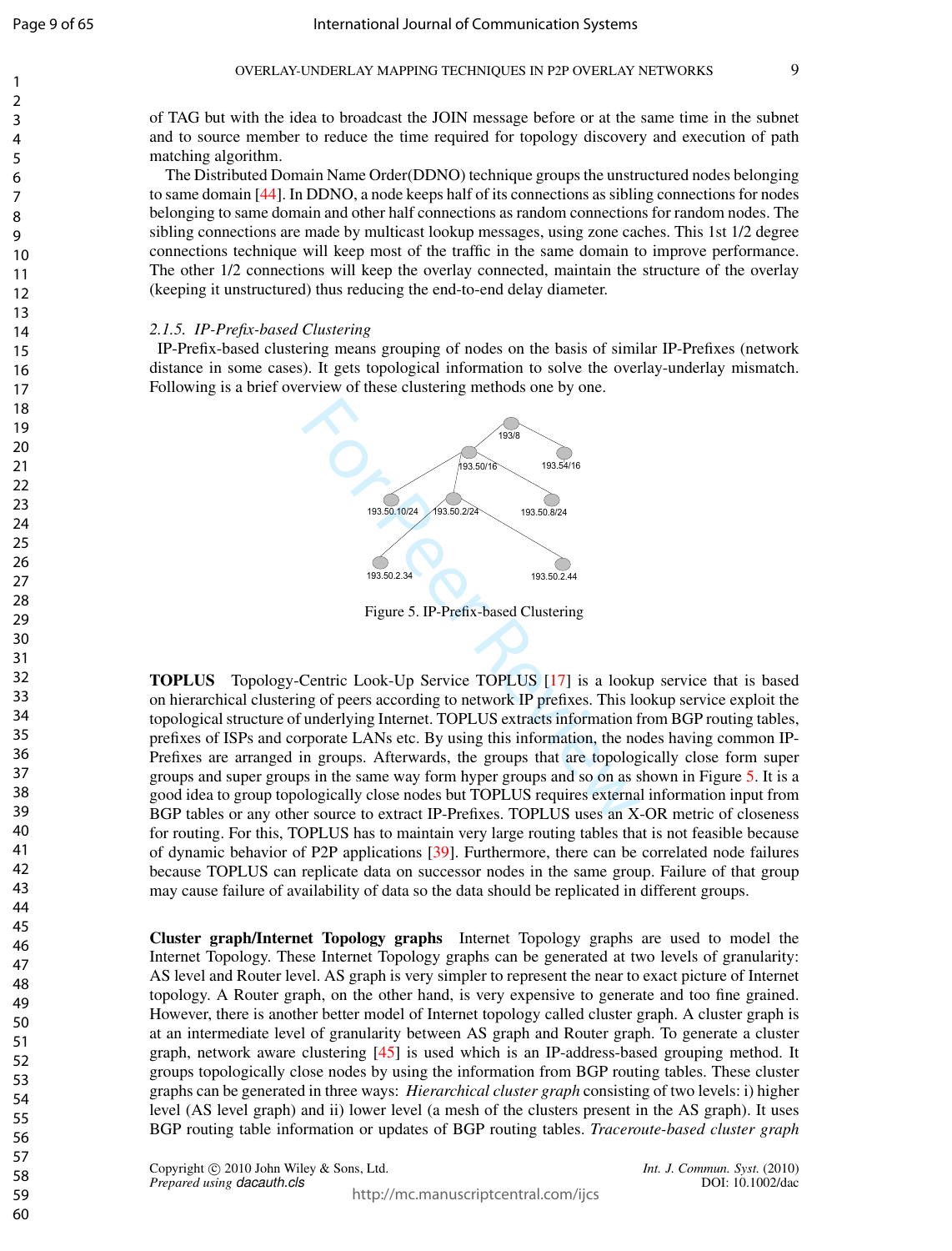models the real topology by sending traceroute to nodes of clusters for constructing cluster graphs. *Synthetic cluster graph* is made by observing some characteristics of the cluster topology such as power law etc. with some interesting metrics such as degree of node or weight of node ect. This clustering is used to model the Internet topology for the application layer [46] and P2P content location and sharing system [47]. Cluster graph is as easy to obtain as an AS graph but represents a more fine grained topology than that of an AS graph.

Topology Inference from BGP Routing Dynamics Topology Inference from BGP Routing Dynamics is another BGP-based passive topology discovery approach that clusters IP address prefixes, using information from BGP routing tables [48]. It groups the IP address prefixes that are updated within same time window according to BGP updates. Afterwards, a standard clustering algorithm is applied to join these groups into larger groups. This temporal clustering produces a more reliable topology there, it can be used by the topology created from pure BGP table by other Internet mapping techniques for path selection, node selection etc.

IP-based Clustering for Peer-to-Peer Overlays IP-based clustering (IPBC) is proximity-based neighbor selection technique that does not use probing to get proximity information between neighbors, rather it uses information available from IP addresses of the nodes for proximity estimation [49]. For this, IPBC investigates the correlation between LCPL of communicating nodes and latency. As a result, IPBC uses the longest common IP prefix length as a measure of proximity among neighbors. This proximity information is stored and used for clustering in the overlay network by making it available to all nodes. Although IPBC is a simple clustering method used for neighbor selection, yet use of static information without any active measurement does not support dynamic network changes [50].

or **Peer-to-Peer Overlays** IP-based clustering (IF<br>hnique that does not use probing to get proximi<br>ses information available from IP addresses of the<br>s, IPBC investigates the correlation between LCPL c,<br>p. IPBC investigate GEO-LPM Geo-LPM is another clustering approach that arranges nodes into clusters on the basis of Longest Common Prefix (LCP) of IP Prefixes and network distance (latency) [39]. In every cluster, there is a managing node called o-router. Every node measures its latency with the o-router of cluster having LCP. If the value is less than a certain threshold value, the node joins the cluster, otherwise it acts as o-router of new cluster itself. In this way, the nodes that are physically close are arranged in a cluster. These clusters are further arranged in a hierarchical manner by aggregating IP prefixes. These clusters form an IP prefix tree that arranges common prefixes of clusters in a CIDR hierarchy (clusters at a higher level aggregate the addresses of their child clusters). The routing is based on Longest Prefix Matching (LPM) which enables a quick and easy way of locating nodes in the Internet. Geo-LPM is more scalable and self-organizing than other IP prefix methods such as IDMaps [20] and TOPLUS [17]).

## *2.2. Geographical distance-based Grouping*

Some other overlay optimization approaches strive to use Geographical distance-based group to solve the overlay-underlay mismatch. Geographical distance between nodes is estimated by determining geographical positions of nodes. Afterwards, this geographical distance is used to group nearby nodes. These methods are discussed one in the following.

Globase.Kom Globase.kom [51] is a hierarchical, super peer-based overlay that takes into account geographical distance to perform its operations such as lookup, neighbor selection etc. It divides the whole world into rectangular, non-overlapping zones that are arranged in a tree. Every zone is managed by a super peer that indexes locations of all peers in a zone, super peers of inner zones, its parent super peer, root super peer and interconnected super peers. It is assumed that every peer knows its geographical position by using appropriate devices or databases. Every peer knows about the location of interconnected peers of a zone, the parent super peer and root super peer. All these attributes help a super peer to manage its zone and perform overlay operations. The main drawback of the hierarchical approach is that super peers at higher level can become a bottleneck, resulting in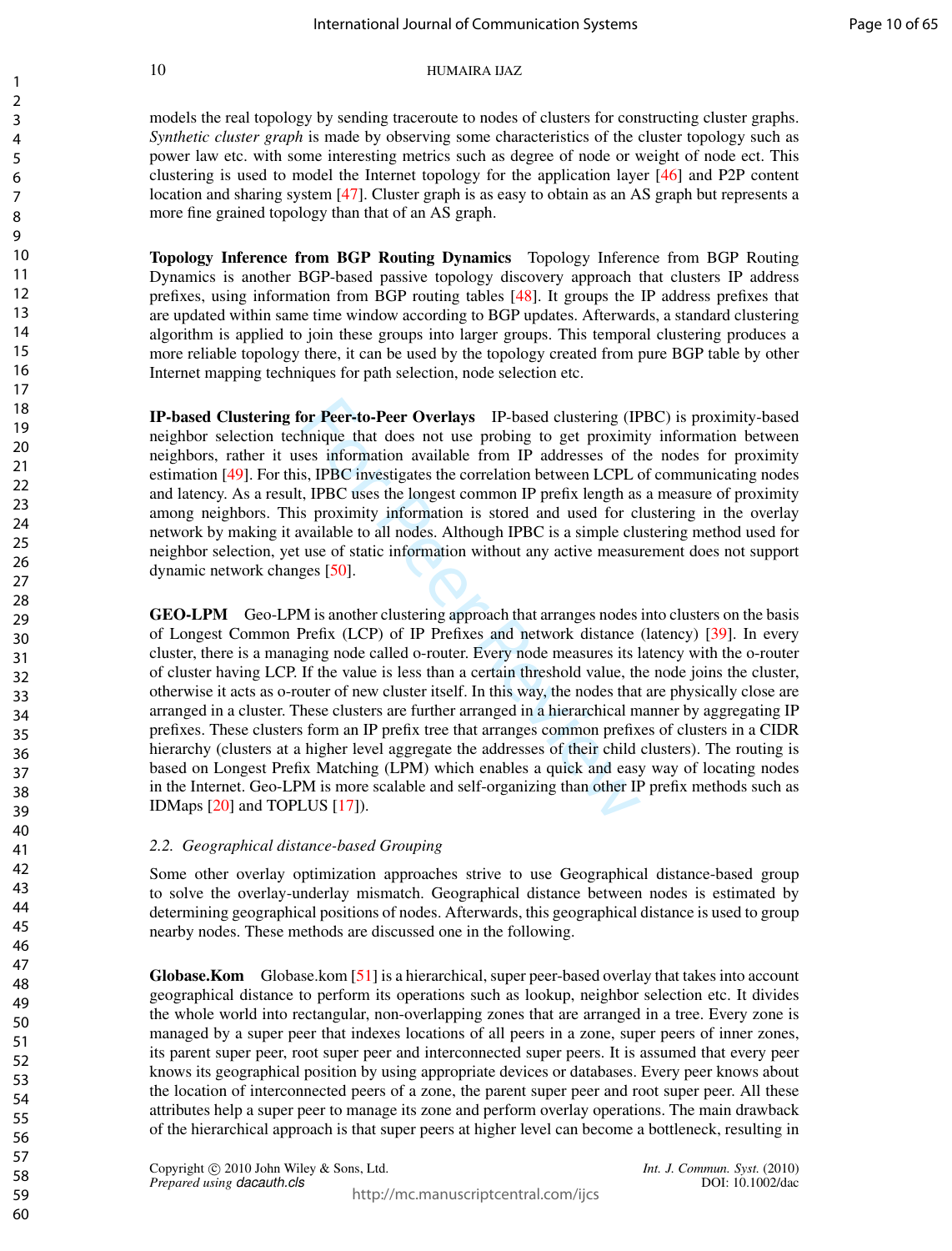$\mathbf{1}$  $\overline{2}$  $\overline{3}$  $\overline{4}$ 5 6  $\overline{7}$ 8  $\mathsf{Q}$ 

failure of the whole system. In addition, this solution has not been demonstrated to work for mobile peers [52].

Geo Sensitive Gnutella GnuViz is another tool to draw the network on any geographical map [53]. It first uses a network crawler to explore the network structure by using ping and pong messages. These explored nodes are assigned geographical coordinates (the longitude and the latitude) by a location retriever. Afterwards, a java based script is used to show this geographical map.

Finally, in order to automatically get the geographical location of peers, the authors propose an extension of 8 bytes for geographical coordinates in ping and pong descriptors. It facilitates automatic geographical clustering. Gnuviz tries to map the overlay to structure of underlay. However, it needs to know the geographical position of nodes in an easily comparable unit that causes overhead. It is not necessary that the topological distance is the same as geographical distance [54]. Furthermore, finding low cost nearby nodes has high overhead [55]. The algorithm should not cause more overhead than normal overlay routing.

is e clusters that share an LCP might not be close to conted to the underlying physical network topology. To ich developed GEO-LPM [39] designed and implederlying network topology [15]. First, [15] uses Gioning (Geo-Partit Geo-Partitioning The clusters that share an LCP might not be close to one another as a network IP address is not correlated to the underlying physical network topology. To overcome this problem, the working group which developed GEO-LPM [39] designed and implemented an overlay that closely matches the underlying network topology [15]. First, [15] uses GEO-LPM for clustering and geographical partitioning (Geo-Partitioning) is used to group geographically-close clusters that have low latency in a tree like structure. Geo-Partitioning divides the whole geographical space into partitions in a tree like structure. These partitions are connected to one another with a very small latency value and every partition is managed by a head node called an o-router. Every cluster measures its distance with the o-router to find its closest partition and later on, this cluster measures its distance to the o-router of partitions of the next level until it finds the closest partition. Every cluster finds its neighbors in its own partition by measuring the latency value in other partitions. The search algorithm of Geo-Partitioning scheme has complexity of O(logM) where M is the number of clusters. The resulting overlay consists of clusters that are close in terms of latency.

The first category of underlay-aware proposals, analyzed in section 2 is grouping of nodes according to different parameters i.e., network distance and geographical distance. The majority of these appoaches focus on proximity based grouping of nodes for finding the shortest overlay routes by selecting nearest nodes according to proximity information. Apparently, this grouping could yield better performance for overlay construction and peer selection [56 , 57] – but proximity based grouping alone is not sufficient.

We have summarized the comparison of tools, metrics, overhead of these methods used to get proximity information for this proximity-based grouping in Table I:

|                           | Begin of Table |             |                           |                                                                       |                                              |                   |  |
|---------------------------|----------------|-------------|---------------------------|-----------------------------------------------------------------------|----------------------------------------------|-------------------|--|
| <b>Type</b>               | <b>Name</b>    | <b>Tool</b> | <b>Metric</b>             | Overhead                                                              | Moni-<br>tors/Landmarks<br><b>Deployment</b> | <b>References</b> |  |
| Landmarks-based<br>Groups | IdMaps         | Traceroute  | Latency,<br>bandwidth     | Proximity-based<br>clustering of APs,<br>$O(C2 + AP)$<br>measurements | Transit AS's                                 | [20]              |  |
|                           | <b>PAIS</b>    | Traceroute  | Latency,<br>Peer Interest | Proximity-based<br>clustering of peers,<br>$\Omega$<br>measurements   | peers                                        | [25]              |  |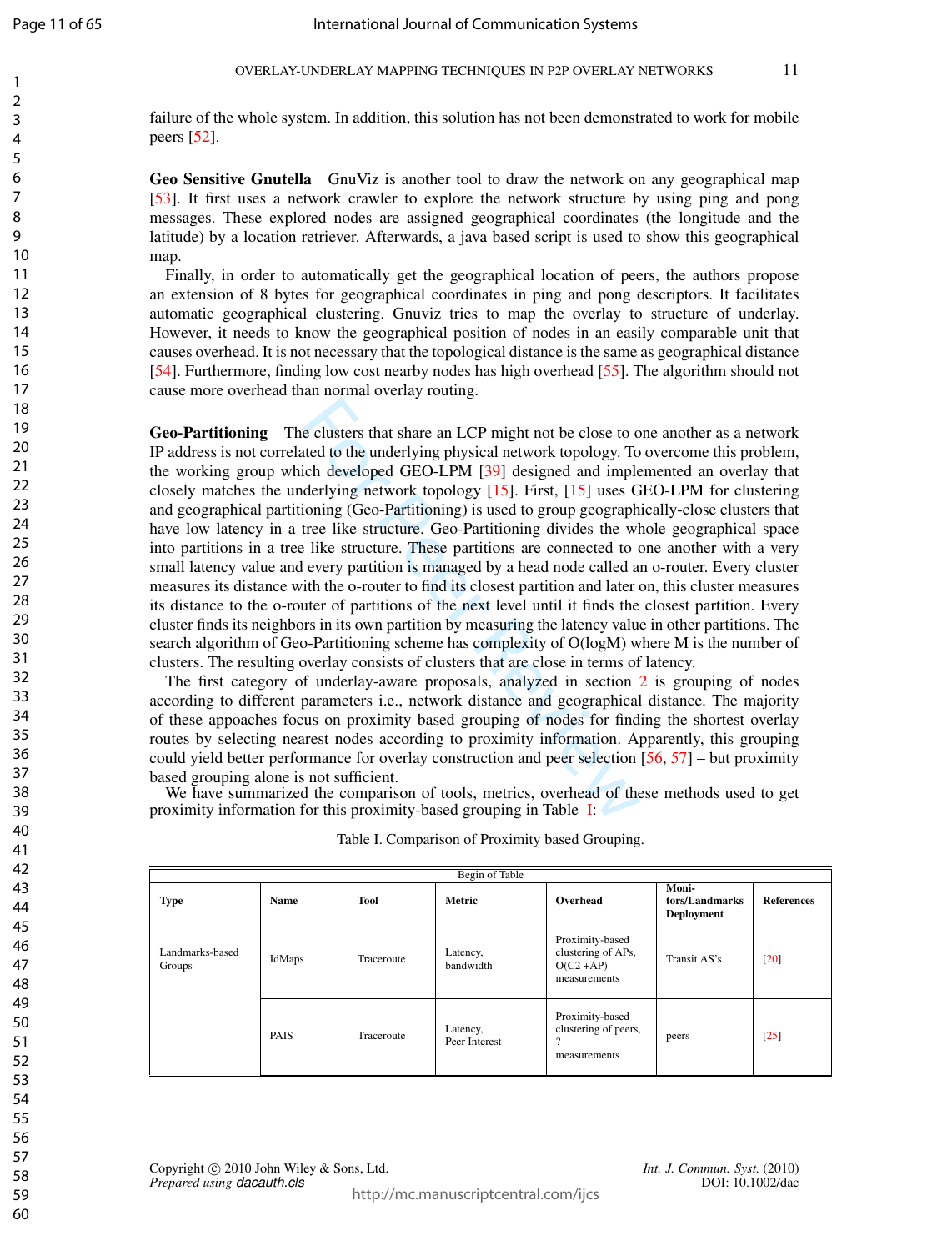## International Journal of Communication Systems

| Page 12 of 65 |  |  |  |
|---------------|--|--|--|
|---------------|--|--|--|

| Continuation of Table I                               |                                                              |                                                                                          |                                                                                      |                                                                                             |                                                                                    |                    |  |
|-------------------------------------------------------|--------------------------------------------------------------|------------------------------------------------------------------------------------------|--------------------------------------------------------------------------------------|---------------------------------------------------------------------------------------------|------------------------------------------------------------------------------------|--------------------|--|
| <b>Type</b>                                           | Name                                                         | <b>Tool</b>                                                                              | Metric                                                                               | Overhead                                                                                    | Moni-<br>tors/Landmarks<br><b>Deployment</b>                                       | <b>References</b>  |  |
|                                                       | Dynamic<br>Landmarks                                         | active<br>probing                                                                        | Network latency,<br>RTT, bandwidth or<br>any user defined<br>Cost function           | O(log N)                                                                                    | Groups of<br>moverlay serve<br>as landmarks                                        | $\lceil 21 \rceil$ |  |
| Network<br>Embedding-based<br>Groups                  | Vivaldi                                                      | Ping                                                                                     | <b>RTT</b>                                                                           | No information<br>provided                                                                  | No landmarks                                                                       | $[26]$             |  |
|                                                       | Meridian                                                     | Ping                                                                                     | Latency<br><b>RTT</b>                                                                | O(log N)                                                                                    | No landmarks                                                                       | $[29]$             |  |
| Landmarks and<br>network<br>Embedding-based<br>Groups | <b>GNP</b>                                                   | Ping                                                                                     | <b>RTT</b>                                                                           | O(K.D)                                                                                      | Static landmarks<br>deployment on<br>fixed nodes of<br>Infrastructure              | [31, 16]           |  |
|                                                       | <b>NPS</b>                                                   | v<br>Ping                                                                                | <b>RTT</b>                                                                           | same as GNP                                                                                 | Any set of<br>existing nodes<br>can serve as<br>landmarks                          | $[35]$             |  |
|                                                       | <b>ICS</b>                                                   | Ping                                                                                     | <b>RTT</b>                                                                           | ICS < GNP                                                                                   | Beacon nodes<br>Infrastructure                                                     | $[32]$             |  |
|                                                       | Binning                                                      | Ping                                                                                     | <b>RTT</b>                                                                           | NH2                                                                                         | Fixed<br>infrastructure of<br>nodes                                                | $[38]$             |  |
|                                                       | <b>TAG</b>                                                   | Tracer-<br>oute, pathchar                                                                | Delay, Bandwidth                                                                     | $L_{TAG}(n)$ /û                                                                             | No land-<br>marks/member<br>of a multicast<br>session                              | [40, 41]           |  |
| IP-Prefix-based<br>Clustering                         | <b>TOPLUS</b>                                                | Traceroute,<br>King                                                                      | Latency                                                                              | Time comparable to<br>IP routing                                                            | <b>BGP</b> Routing<br>Tables, the<br>Prefixes of ISPs<br>and the<br>corporate LANS | $[17]$             |  |
|                                                       | Cluster Graph                                                | Traceroute,<br>Power law                                                                 | RTT, Update Time<br>of BGP Routing<br>Table,<br>Characteristics such<br>as Power law | $\overline{\mathcal{L}}$                                                                    | <b>BGP</b> Routing<br>Table                                                        | $[45]$             |  |
|                                                       | Topology<br>Inference from<br><b>BGP</b> Routing<br>Dynamics | IP-Prefixe<br>$+$<br>Updates from<br><b>BGP</b>                                          | Weighted Sum of<br>number of Updtaes<br>of IP-Prefixes<br>within same Time<br>Window | $O(n^2 log n)$                                                                              | <b>BGP</b> Routing<br>Table                                                        | $[48]$             |  |
|                                                       | <b>IPBC</b>                                                  | Correlation<br>between<br>Longest<br>Common IP<br>Prefix Length<br>(LCPL) and<br>Latency | Latency                                                                              | Establishment of<br>Correlation between<br>(LCPL) and<br>Latency<br>$+$<br>DHT based lookup | DHT, Overlay                                                                       | $[49]$             |  |
|                                                       | GEO-LPM                                                      | IP Prefixes<br>$+$<br>Proximity                                                          | <b>Longest Matching</b><br>Prefix<br>$+$<br><b>RTT</b>                               | GEO-LPM<br>$<$ (Binning, GNP)                                                               | o-routers                                                                          | $[39]$             |  |

Copyright © 2010 John Wiley & Sons, Ltd. *Int. J. Commun. Syst.* (2010)<br>*Prepared using dacauth.cls* DOI: 10.1002/dac *Prepared using dacauth.cls* 

http://mc.manuscriptcentral.com/ijcs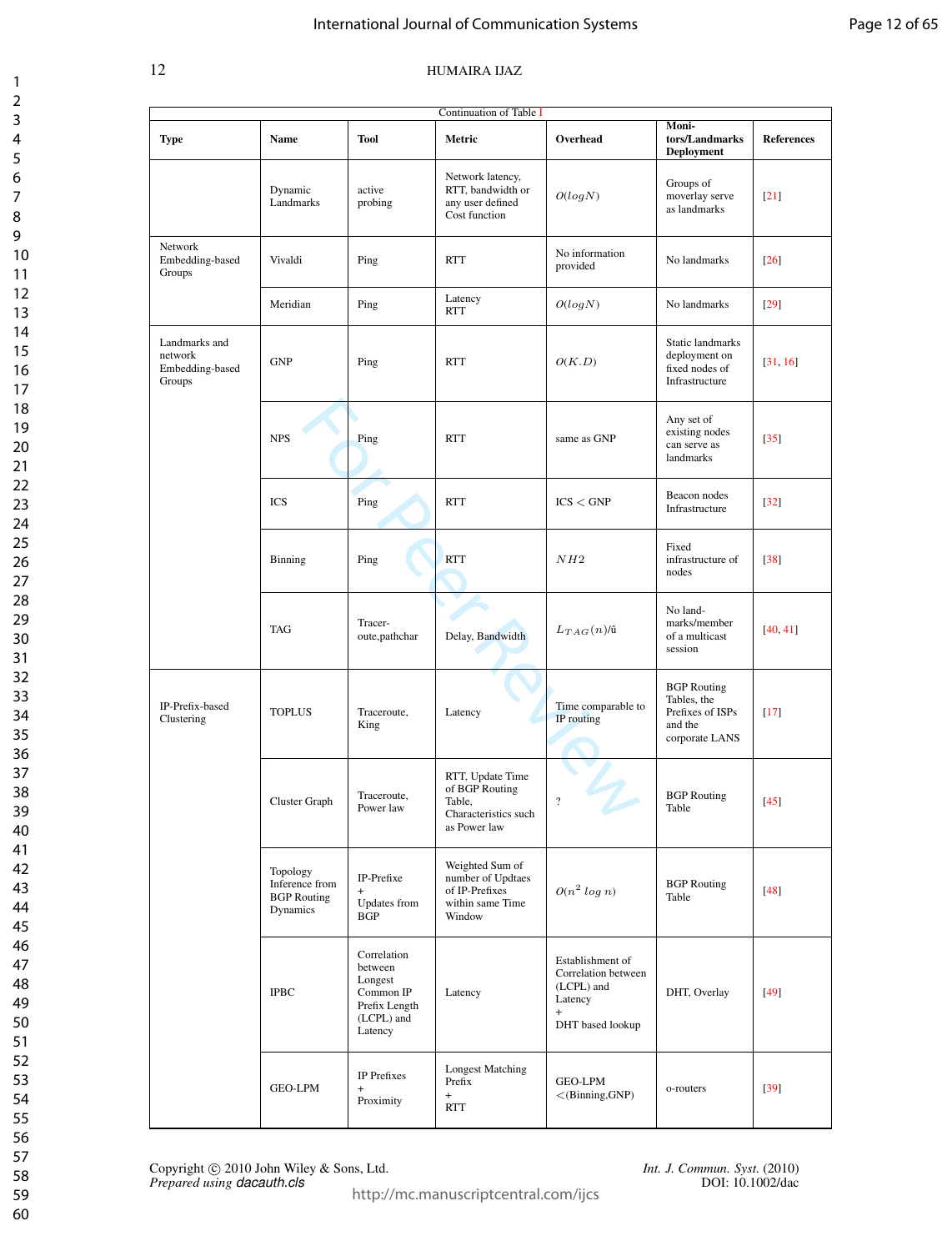$\mathbf{1}$  $\overline{2}$  $\overline{3}$  $\overline{4}$ 5 6  $\overline{7}$ 8  $\mathsf{Q}$ 

## OVERLAY-UNDERLAY MAPPING TECHNIQUES IN P2P OVERLAY NETWORKS 13

| Continuation of Table I                                                                                                                                                                                                                                                                                                                                                                                                          |                           |                                                                       |                                                                       |                                                                                                                                                                                                                                                                                                                                                                                                         |                                                     |                   |  |
|----------------------------------------------------------------------------------------------------------------------------------------------------------------------------------------------------------------------------------------------------------------------------------------------------------------------------------------------------------------------------------------------------------------------------------|---------------------------|-----------------------------------------------------------------------|-----------------------------------------------------------------------|---------------------------------------------------------------------------------------------------------------------------------------------------------------------------------------------------------------------------------------------------------------------------------------------------------------------------------------------------------------------------------------------------------|-----------------------------------------------------|-------------------|--|
| <b>Type</b>                                                                                                                                                                                                                                                                                                                                                                                                                      | Name                      | Tool                                                                  | Metric                                                                | Overhead                                                                                                                                                                                                                                                                                                                                                                                                | <b>Moni-</b><br>tors/Landmarks<br><b>Deployment</b> | <b>References</b> |  |
| Geographical<br>Distance<br>based Grouping                                                                                                                                                                                                                                                                                                                                                                                       | Globase.Kom               | Plate Caree<br>projection,<br>Geographical<br>coordinate              | latitude-longitude<br>points of<br>geographical<br>location           | Protocol overhead<br>$+$<br><b>Load Balance</b><br>among the Peers                                                                                                                                                                                                                                                                                                                                      | Super Peer                                          | [51]              |  |
|                                                                                                                                                                                                                                                                                                                                                                                                                                  | Geo sensitive<br>gnutella | Ping, PONG,<br>Geographical<br>coordinates                            | RTT, the longitude<br>and the latitude of<br>geographical<br>location | Network structure<br>exploration<br>$+$<br>geographical<br>position evaluation<br>of<br>each explored<br>node<br>$+$<br>drawing and display<br>of geographical<br>network map                                                                                                                                                                                                                           | Beacon Server,<br>Network<br>Crawler,<br>NetGeo     | $[53]$            |  |
|                                                                                                                                                                                                                                                                                                                                                                                                                                  | GEO-<br>Partitioning      | IP Prefixes<br>$\ddot{}$<br>Proximity<br>Geographical<br>Partitioning | <b>Longest Matching</b><br>Preix<br>$^{+}$<br><b>RTT</b>              | O(logM)                                                                                                                                                                                                                                                                                                                                                                                                 | o-routers                                           | [15]              |  |
|                                                                                                                                                                                                                                                                                                                                                                                                                                  |                           |                                                                       | End of Table                                                          |                                                                                                                                                                                                                                                                                                                                                                                                         |                                                     |                   |  |
| 3. PROBING-BASED OVERLAYS                                                                                                                                                                                                                                                                                                                                                                                                        |                           |                                                                       |                                                                       |                                                                                                                                                                                                                                                                                                                                                                                                         |                                                     |                   |  |
| In this section, a few P2P applications are reviewed that use probing to get underlay information<br>such as topology, bandwidth etc. and use it for overlay optimization regarding overlay formation,<br>peer selection, fast failure detection and recovery etc. Probing can be active probing or passive<br>probing or a combination of both approaches. Some of these well known approaches are examined<br>in this section. |                           |                                                                       |                                                                       |                                                                                                                                                                                                                                                                                                                                                                                                         |                                                     |                   |  |
| takes more time to recover from path failures because it compromises reliability for scalability.                                                                                                                                                                                                                                                                                                                                |                           |                                                                       |                                                                       | Resilient Overlay Network Resilient Overlay Network (RON) is an application-layer overlay<br>architecture that enables end hosts and applications to quickly recover from path failure and gives<br>them flexibility in choosing end-to-end paths [58]. It improves the performance of the underlying<br>Internet routing protocol called BGP by using a combination of active and passive probing. BGP |                                                     |                   |  |

## 3. PROBING-BASED OVERLAYS

Resilient Overlay Network Resilient Overlay Network (RON) is an application-layer overlay architecture that enables end hosts and applications to quickly recover from path failure and gives them flexibility in choosing end-to-end paths [58]. It improves the performance of the underlying Internet routing protocol called BGP by using a combination of active and passive probing. BGP takes more time to recover from path failures because it compromises reliability for scalability. RON, on the other hand, quickly recovers from path failures. For this, it uses an application-level protocol to communicate with the other nodes in the RON and continuous probing to monitor links based on three metrics: latency, packet loss and throughput. RON stores this information in a performance database of every RON node and uses it for path selection, monitoring the functioning and quality of Internet paths, failure detection and recovery. Failure could be link failures or path failures, leading to application outage and performance failure. It also allows policy routing, path selection and routing decision based on application requirements. Though the results that are obtained by deploying RON provide an application with resilient network connections, there are some issues that need to be discussed. Its scalability is an issue because RON compromises scalability for the sake of reliability. RON can scale up to 50 AS because for reliability, a high network monitoring is required with probing cost reaching up to  $E = O(n^2)$  for a network of n nodes. The overall performance of network is degraded if every application chooses its own RON to improve performance. RON is suboptimal if nodes are behind a NAT [59].

Resilient Overlay Routing Resilient Overlay Routing (ROR) [60] like RON is also a probingbased overlay used for quick route failure detection and recovery but it is designed for structured

Copyright  $\odot$  2010 John Wiley & Sons, Ltd. *Int. J. Commun. Syst.* (2010) *Prepared using dacauth.cls* DOI: 10.1002/dac

http://mc.manuscriptcentral.com/ijcs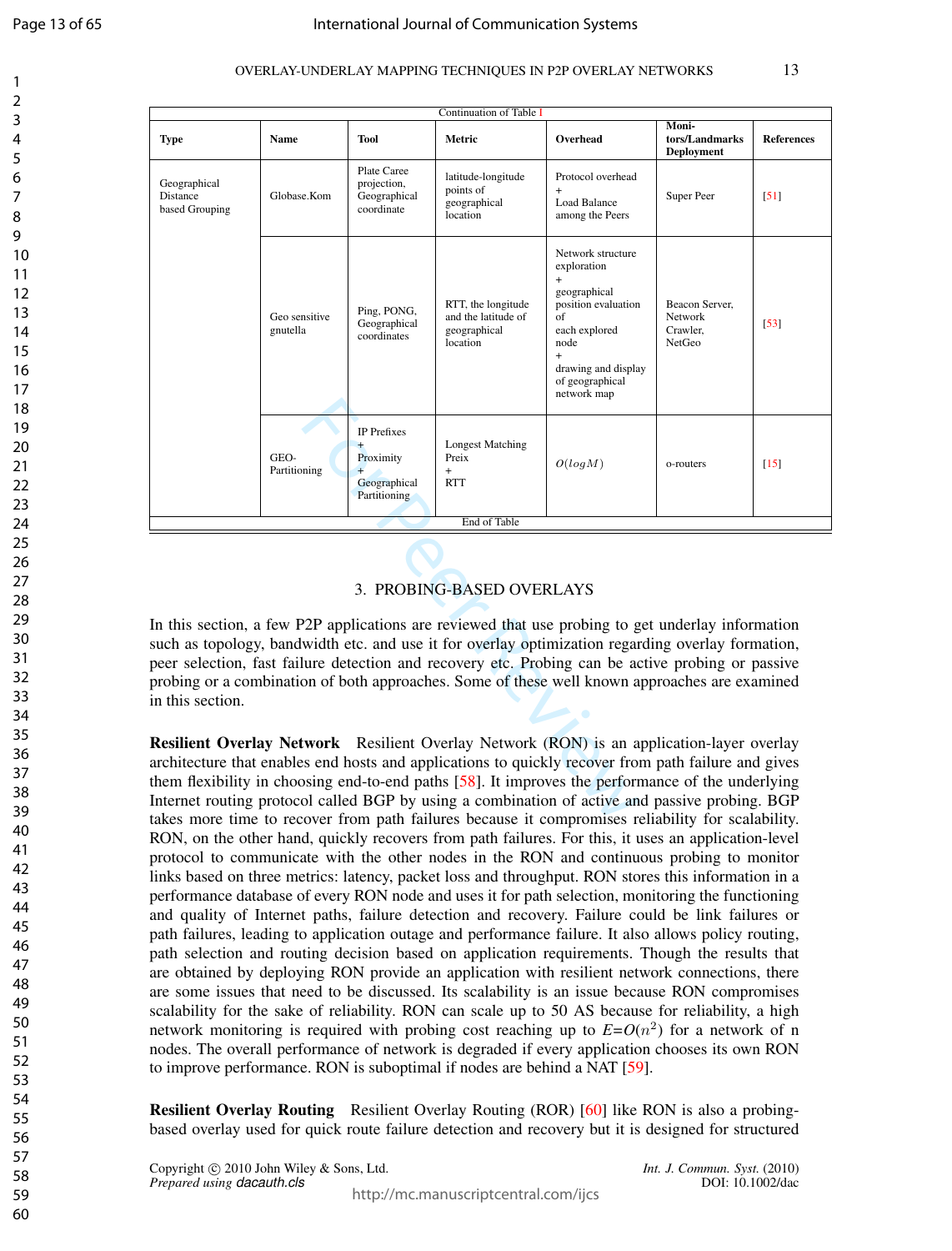P2P. For fast failure detection, ROR precomputed backup paths, sends periodic probes to these normal, backup paths and continuously estimates link quality with total bandwidth consumed (TBC). For route failure recovery, first reachable link selection (FRLS) is used that chooses a route from all available backup paths whose link quality is above a defined threshold. If FRLS does not work in the next step constrained multicast (CM) is used in which messages are sent to multiple outgoing links. After recovery from failure, there next step is maintenance of routing redundancy by replacing the failed route with a new route and restoring the pre-failure level of path redundancy. ROR also supports tunneling to allow traffic of legacy applications to be sent through this overlay. When compared with RON, the probing interval of RON is high as compared to ROR. The probe overhead is 56Kbps for 200 nodes whereas, in RON it is 33Kbps probe overhead for 50 nodes. RON is also used for failure detection and recovery but it is used for unstructured overlays with probing  $\cosh E = O(n^2)$ .

Alternate/Backup Path Path switching is used for dynamic selection of the best alternate path when multiple paths are available. There is a significant improvement in performance when path switching is used [61, 62]. In [63], a relay node is used for producing multiple alternate paths. The relay node is selected from candidate relay nodes that gives the cast in terms of information storage and processing. It finds alternate paths by using AS–level path disjointness information combined with an earliest-divergence rule that uses only local AS level information and selects paths that diverge from the default path at the earliest possible point; [64] places relay nodes for intra-domain path diversity at the IP layer by using an algorithm that gives minimum penalty.

Alternate/backup paths with a primary path is also used for path failure recovery. The primary and backup paths may be separated at the IP or overlay layer but they are not disjoint because they can share a physical link [65, 66] and failure of that link causes failure of both primary and backup paths. Since paths originating in different service providers often overlap, the primary and backup paths should be disjointed at the physical layer too. In [67], for backup path allocation, a Correlated Link Failure Probability Model is introduced. It calculates a route for backup paths by minimizing joint path failure probability between the primary and the backup paths.

52]. In [63], a relay node is used for producing mult<br>com candidate relay node is used for producing mult<br>com candidate relay nodes that gives the cast in term<br>a laternate paths by using AS-level path disjointnes<br>ence rul Path Independence at IP layer Applications like RON and ROR exploit the routing redundancy to send packets on an alternate path when the primary path fails. Prior studies [68] have shown that these applications are unable to recover from 40-50 percent of path outages. The alternate path can fail due to sharing of physical links, failure of paths present in the same administrative domain due to failure of the domain, failure of network access point having both paths and geographical adjacency. These factors showed that overlay paths should be disjoint at IP layer. Topology-aware overlay networks [69] is a framework that tries to maximize path independence at the IP layer by exploiting path redundancy and using multi-homing at endpoints. There is an off-line topology analysis for placing overlay nodes. Afterwards, topology-aware node placement heuristics are made by measuring the diversity between different Internet Service Providers (ISPs) and also between different overlay nodes inside each ISP to ensure path diversity. This heuristic selects how many ISPs and how many nodes inside each ISP will be enough for path diversity to avoid path failures. On top of this topology-aware overlay framework, a routing mechanism is used that shows the same level of path diversity and performance for both single-hop overlay routing and multi-hop routing in more than 90 percent of cases. Next in [70], the group designed a topology-aware network by adding latency along with topology knowledge for node placement, use of source based single-hop overlay routing and increase of multi homing at endpoints.

Fewest Common Hops (FCH)[71] is a proximity-path-disjointedness based peer selection method that combines two dimensions (modes) of adaptations in peer selection:

- 1. Proximity based peer selection *The proximity based peer selection means client selects the candidate peer that is nearest to the client with shortest source-destination path in terms of number of hops or rtt etc.*
- 2. Path-disjointedness based peer selection *Path disjointedness means that selected paths should have no common intermediate routing hops or links.*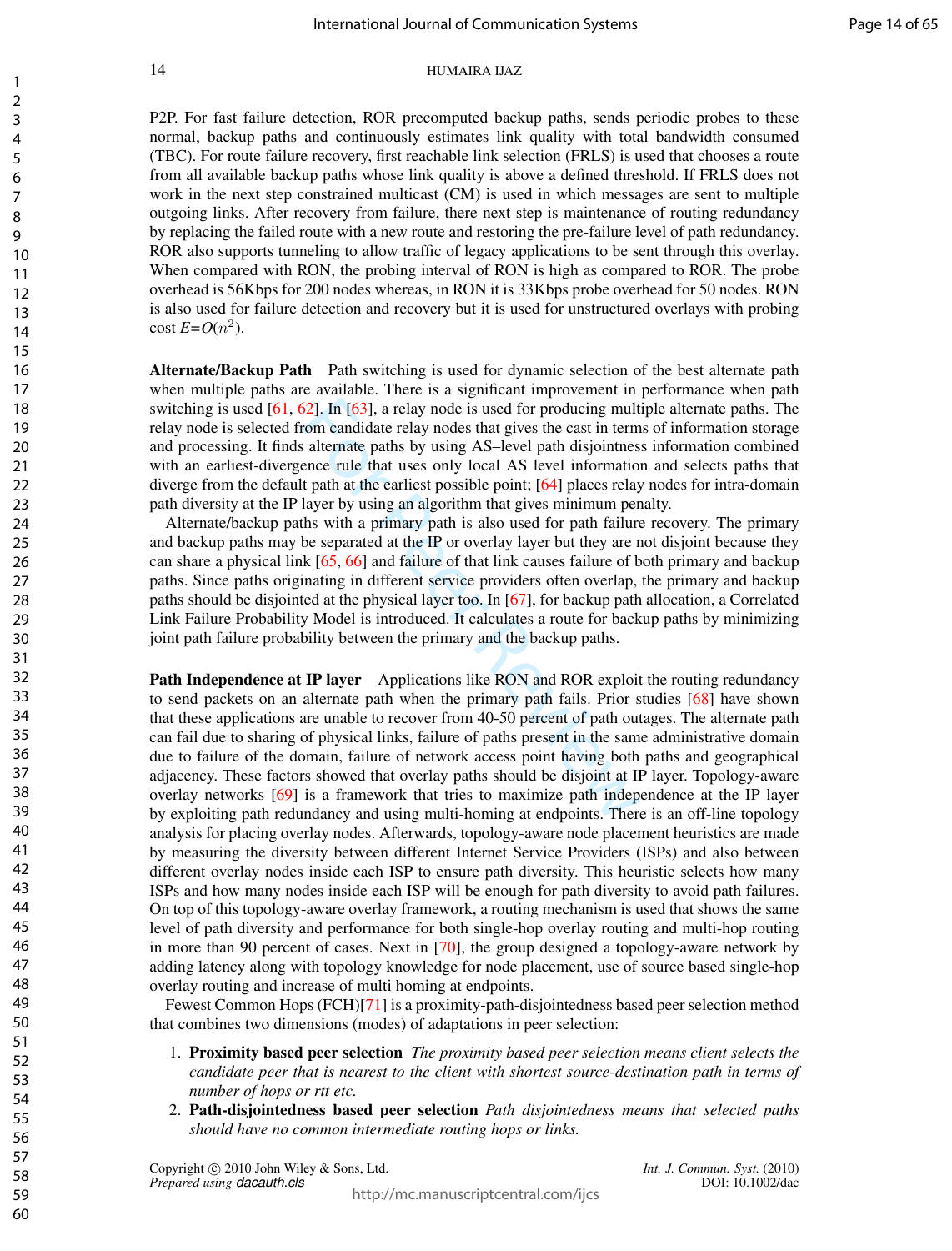$\mathbf{1}$  $\overline{2}$ 3  $\overline{4}$ 5 6  $\overline{7}$ 8  $\mathsf{Q}$ 

The disjointedness criteria is used in conjunction with the proximity to select the maximally-disjoint shortest paths. A maximally-disjoint path shares the fewest number of common routing hops with the source-destination paths of already selected peers. This means that a path established between a source node and a destination node is the shortest and shares the least number of routing hops with the paths of already selected peers. To do so, a client peer gets list of candidate peers, sends ping to these candidate peers gets and stores the resulting path topology from the client to these candidate peers. FCH used ping because it is the simplest tool that can be used to indicate path disjointedness. The number of pings is equal to the number of peers got from tracker; the storage and time effort is therefore  $O(m)$ , where m is the number of peers. Afterwards, for downloading a file or pieces of file, the path topologies are compared to select the peers that have the fewest routing hops and maximum path disjointedness with peers that are already selected. The routing metrics are the path hop-count to calculate proximity and common hop-count to calculate path disjointedness.

It is another path disjointedness based peer selection approach that uses a genetic algorithm to select a partner as a parent for streaming that has maximum paths between peers and set of candidate partners[72]. Traceroute is used to extract physical path information between itself and candidate partners This information is exchanged periodically through buffermap messages. So the overhaed is small.

on is exchanged periodically through buffermap me<br>verlay network monitoring systems usually require<br>ulure and improve performance. This measurement<br>issue in its scalability. To overcome this issue, in [<br>stem is proposed t **Path Segment** The overlay network monitoring systems usually require  $E = O(n^2)$  measurements to recover from path failure and improve performance. This measurement overhead creates heavy traffic and becomes an issue in its scalability. To overcome this issue, in [73] a tomography-based network monitoring system is proposed that uses path segment to describe properties of all paths. Path segment means selection of a basis set of k paths that completely describes all  $E=O(n^2)$ paths by using an algebraic approach. After selecting the basis set of paths, these path segments are monitored by tomography and loss rate of these paths is computed. From this loss, the loss rate of all paths is inferred. The measurement overhead is *O* (*n log n*). The metric can also be extended to latency. A further enhancement is suggested in [74, 75] that handles the issues of dynamic topology changes for instance, nodes joining/leaving, path change, routing change, and load balancing, errors in measurement, checking of scope of scalability. Finally, in [76], there is the real implementation of the system as Adaptive Overlay Streaming Media with emphasis on enhancements made in [73].

**LTM** Location-Aware topology matching (LTM) in P2P systems [56, 77], is a source probing based overlay in which every peer cuts down low productivity connections and connects with physically closer ones. For this, every peer sends/floods a detector containing TTL that records delay information. This information is used to make connections to peers with closer nodes as direct neighbors and cut of slow, inefficient, redundant links. LTM proposes an amendment to the Gnutella protocol by adding a header containing TTL. LTM uses an application level measurement method that requires complicated control lacking sufficient accuracy [78]. The measurement overhead of LTM is  $O(n)$  because it needs to synchronize all peering nodes.

To resolve the above said issue, the author of LTM designed and implemented "A Two-Hop Solution"to solve Topology Mismatch [79], in which one special query message type Piggy Message (PM) including two fields: Neighbor IP Address and Neighbor Distance is added in Gnutella 0.6 P2P protocol. By using PM a peer measures distance with direct neighbors and puts the longest distance peers in its will-cut list. A peer also maintains a distance cache that keeps list of already probed peers to avoid duplicate probing. Further to reduce the load on network a peer uses this PM by two selection policies: pure probability-based (PPB) policy and new neighbor triggered (NNT) policy. PPB has a predefined probability for every query to include PM message and each PM is piggybacked for only one hop. By using NNT a peer sends PM along query messages on detection of a newly arrived neighbor for only two hops.

SAT-Match [80] is another effort in which a P2P system adaptively changes its overlay structure to match the underlying physical topology. Peers by using lightweight probing to its neighbors adaptively change the overlay network connections to minimize the average logical link latency and ultimately the average response time of lookup routing.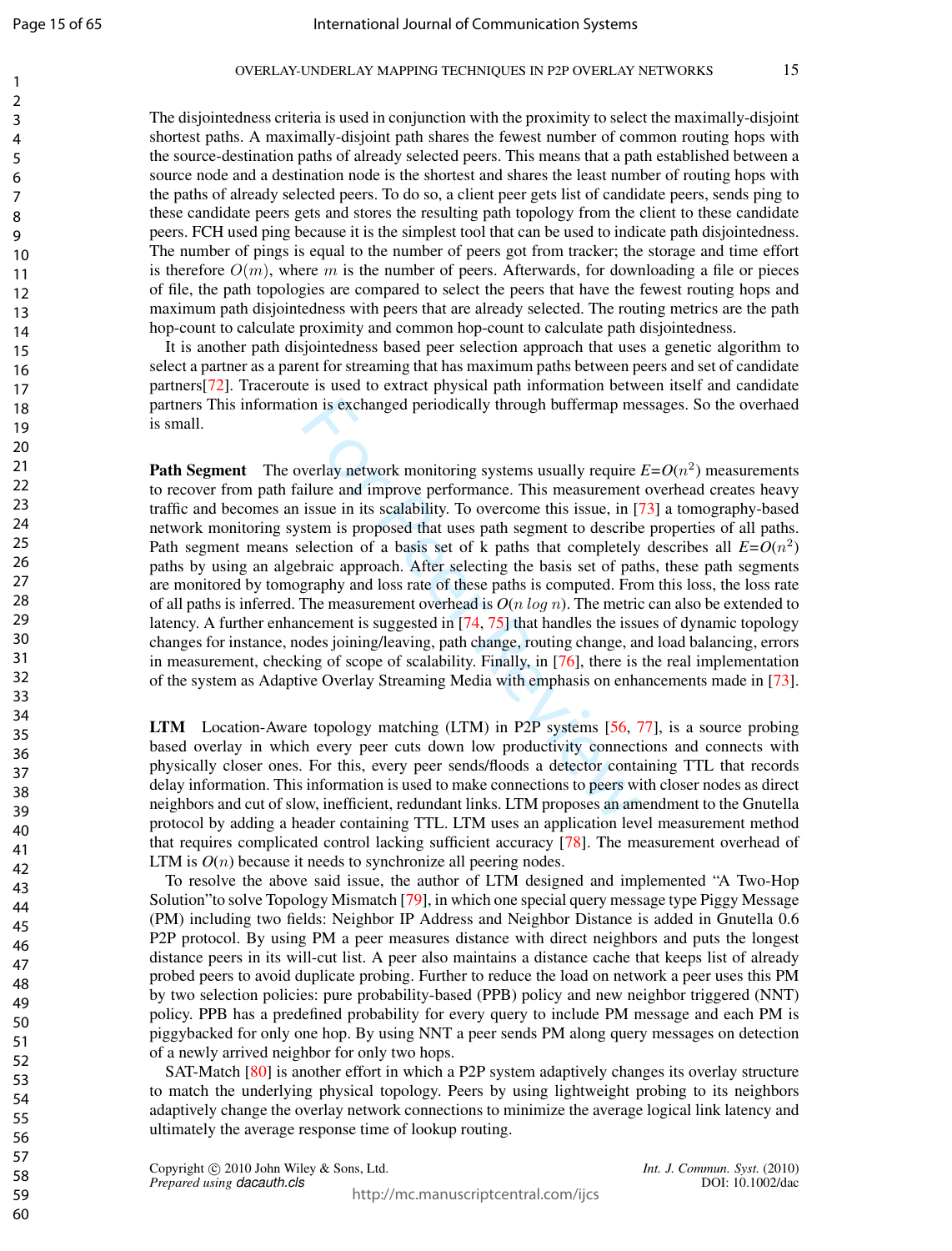One Hop Lookups for Peer-to-Peer Overlays One Hop Lookups for Peer-to-Peer Overlays [81] is a robust and low latency based peer-to-peer lookup system that route lookup queries in just one hop. For this every node stores complete routing table that has complete membership information of all overlay nodes. Similarly in [82] authors proposed OnehopMANET that combines structured P2P with underlay routing protocol to get lookups in one hop with routing complexity of O (1) for the overlay routing. It uses cross-layering to establish a channel that passes routing information between the adopted underlay routing protocol and OneHopOverlay4MANET. This underlay routing information is used to build the overlay and populate its routing tables. A crosslayer channel is used to pass routing information between the adopted underlay routing protocol and OneHopOverlay4MANET.

An analytical summary of the probing-based optimization works discussed above is shown Table II.

|                           |                                                                                  |                                  | Begin of Table                              |                                                                                                                                                                         | Moni-                                                                 |                              |
|---------------------------|----------------------------------------------------------------------------------|----------------------------------|---------------------------------------------|-------------------------------------------------------------------------------------------------------------------------------------------------------------------------|-----------------------------------------------------------------------|------------------------------|
| Type                      | <b>Name</b>                                                                      | <b>Tool</b>                      | Metric                                      | Overhead                                                                                                                                                                | tors/Landmarks<br>Deployment                                          | <b>References</b>            |
| Probing based<br>Overlays | <b>RON</b>                                                                       | Active and<br>Passive<br>Probing | Latency,<br>packet loss rate,<br>throughput | $O(n^2)$                                                                                                                                                                | Nodes<br>deployment in<br>different<br>Internet<br>Routing<br>Domains | $[58]$                       |
|                           | <b>ROR</b>                                                                       | Ping                             | Network latency,<br><b>RTT</b>              | $ROR <$ $RON$                                                                                                                                                           | Overlay aware<br><b>Client Daemon</b>                                 | $[60]$                       |
|                           | How to Select<br>a Good<br>Alternate Path<br>in Large<br>Peerto-Peer<br>Systems? | Traceroute,<br>Ping              | IP Hops, AS Hops                            | $\overline{?}$                                                                                                                                                          | Peer                                                                  | [63]                         |
|                           | Path<br>Independence<br>at IP layer                                              | Traceroute,<br>Ping              | Path diversity,<br>Latency                  | Gathering of direct<br>and indirect path<br>information<br>$+$<br>Placement of<br>Overlay nodes<br>inside an ISP<br>network<br>$+$<br>Choosing a set of<br>ISP networks | ISPs, Peer                                                            | $[69]$ , [70]                |
|                           | Path segment                                                                     | Tomography                       | Loss rates, Latency                         | $O(n \log n)$                                                                                                                                                           | Overlay<br>Network<br>Operation<br>Center<br>(ONOC)                   | $[73]$ , $[74]$<br>75], [76] |
|                           | <b>LTM</b>                                                                       | TTL2-detector                    | delay                                       | O(n)                                                                                                                                                                    | Peer                                                                  | [56, 77]                     |
|                           | Fewest<br>Common Hops<br>(FCH)                                                   | Traceroute,<br>Ping              | Common IP Hops                              | O(C.Peers)                                                                                                                                                              | Peer                                                                  | [71]                         |
|                           | Genetic<br>Algorithm for<br>P <sub>2P</sub> video<br>streaming<br>systems        | Traceroute                       | IP Hops                                     |                                                                                                                                                                         | candidate<br>partners                                                 | $[72]$                       |
|                           |                                                                                  |                                  | End of Table                                |                                                                                                                                                                         |                                                                       |                              |

|  |  | Table II. Comparison of Probing-based Overlays |  |
|--|--|------------------------------------------------|--|
|--|--|------------------------------------------------|--|

Copyright © 2010 John Wiley & Sons, Ltd. *Int. J. Commun. Syst.* (2010)<br>*Prepared using dacauth.cls* DOI: 10.1002/dac *Prepared using dacauth.cls*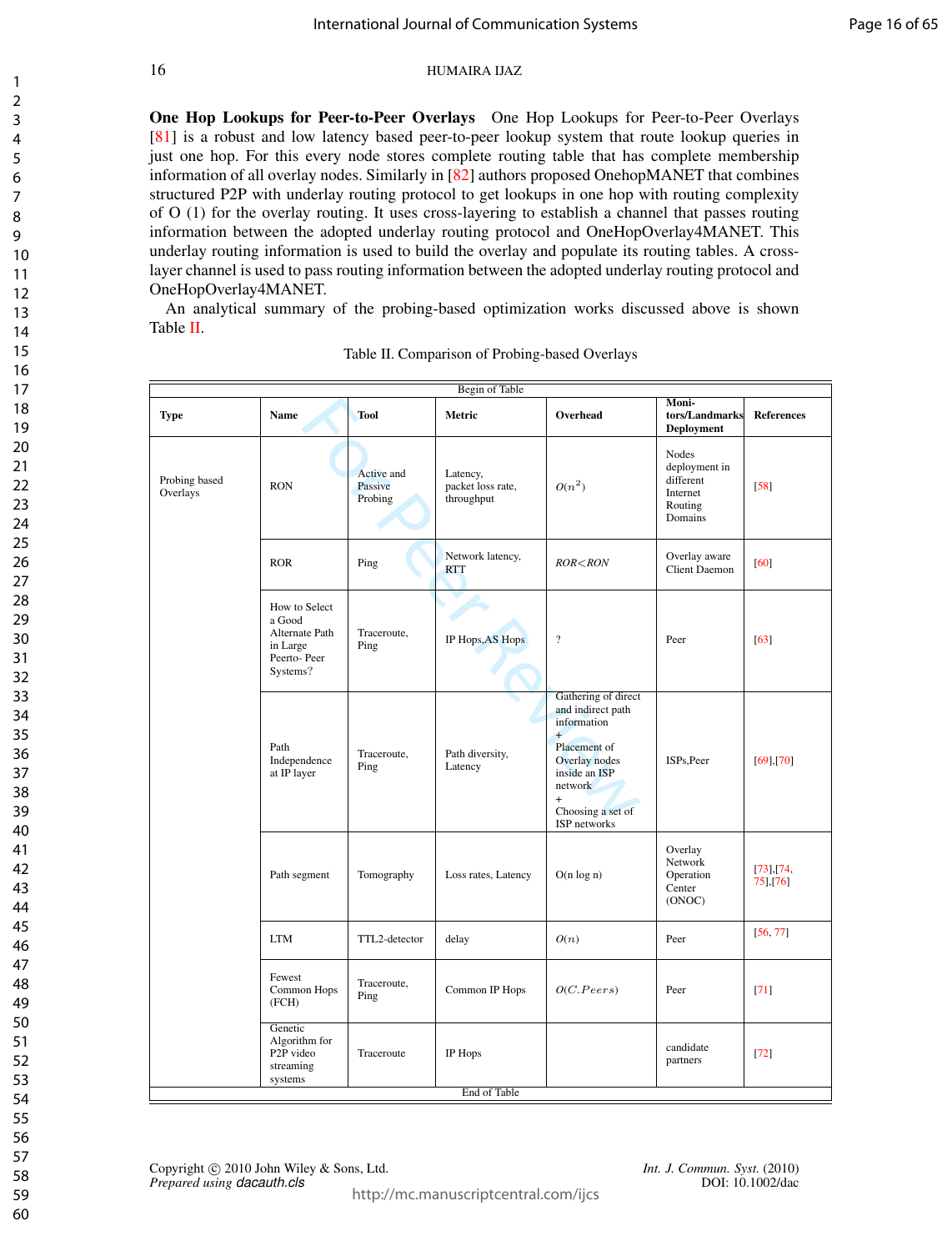$\mathbf{1}$  $\overline{2}$  $\overline{3}$  $\overline{4}$ 5 6  $\overline{7}$ 8  $\mathsf{Q}$ 

This Section 3 presents approaches that are based on passive or active probing. These probing based overlays can be realized for small or medium sized P2P systems because the discovery of the topology or alternate paths requires a lot of active and passive probing messages and their maintenance also requires continuous probing which generates a large amount of unnecessary traffic, limiting the application's scalability. Redundancy is another issue in these probing based P2P systems because the network itself has already a picture of the network from different network vantage points. To rediscover this information by probing is a waste of time and resources.

## 4. MIDDLEWARE

Another way to address the overlay-underlay mapping problem is to use a middleware between overlay and underlay as shown in Figure 6. Its purpose is to extract information from the underlay, refine it according to requirements of the overlay and provide it to the overlay. It is similar to the middle layer of a three-tier single system architecture, but it is stretched across multiple systems or applications. A few of the many proposed middlewares in overlay are discussed here.





A Routing Underlay for Overlay Networks [83] describes routing underlay that lies between overlay and underlay. It extracts and aggregates topology information from the underlay and provides it to the overlay for application specific routing. It is a layered structure comprising of:

- 1. *Topology probing kernel* the bottom most layer provides a set of basic operations to library of routing services such as graph of known topology, path taken by packets and distance between any two points. For this, it refines raw topology information provided by BGP routing tables by sending probes (pings, traceroute).
- 2. *Library of Routing services* the upper layer that gets information provided by the topology probing kernel. It uses this information, its own heuristics and dynamic probing to provide a set of services, for example disjoint paths between two nodes, nearest neighbors in terms of distance and building a representative mesh of the underlying Internet.
- 3. *overlay services* at the top-most layer provides these services to different applications according to their requirement of topology information.

The idea to build a shared underlay seems good as it aggregates probes and reduces costs. However, the actual effectiveness lies in how well this underlay meets requirements of different overlays.

Matrix: Adaptive middleware for Distributed Multiplayer Games Massive multi-players online games (MMOG) had difficulty in dynamic load management and provision of low latency to its clients. To solve these problems of MMOG, a layered and distributed middleware called –Matrix– [84] was proposed.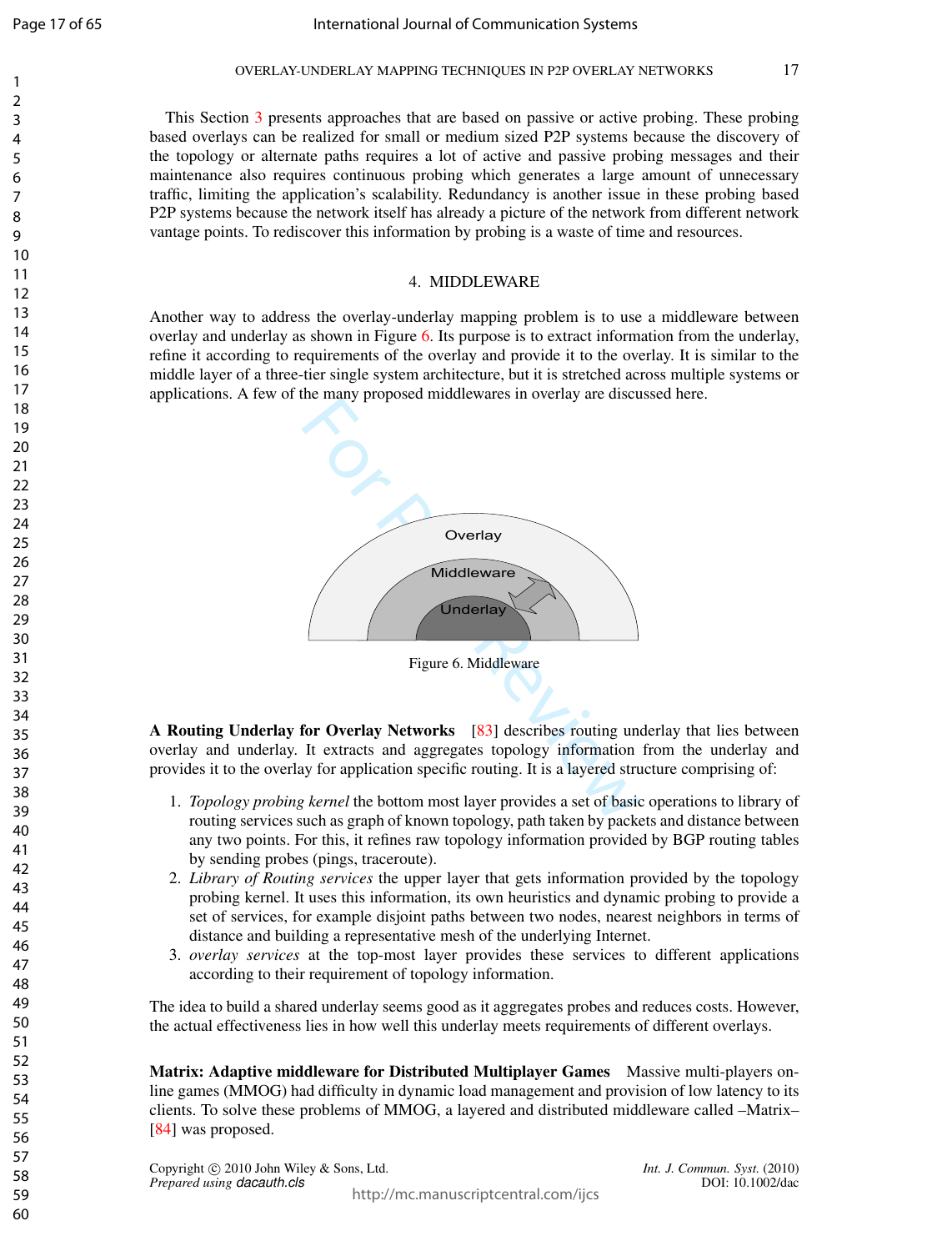Matrix is another layered and distributed middleware that was especially proposed for massively multi-player on-line games to reduce the latency for their players and dynamic load management. It has four components.

- 1. *Game Clients*
- *2. Game Servers*
- *3. Matrix Server*
- *4. Matix Coordinator*

MMOG handles Game Clients and Game Servers whereas Matrix itself handles the Matrix Server and the Matrix Coordinator.

In its zone of visiomity. Prayers can dynamically charactery forms a Matrix Server about the radius of visibility vers forward all packets to a Matrix Server for furth or proving of packets and load balancing between C Mat It is based on the idea of a radius or zone of visibility defined for every player. The whole space is divided into different non-overlapping partitions. There are different clients or players in every partition and every partition is assigned to a distinct Game Server. A Game Server is updated by every player about its activity, status and in return the Game Server updates a player with only those events that occur in its zone of visibility. Players can dynamically change their Game servers. Every Game Server informs a Matrix Server about the radius of visibility of it's players and it's current load. Game Servers forward all packets to a Matrix Server for further processing. A Matrix Server is responsible for routing of packets and load balancing between Game Servers. If packets are spatially tagged, a Matrix Server finds a peer Matrix Server from overlap tables, provided by the Matrix Coordinator (MC). It knows the range of game servers connected to it. MC calculates overlap regions for all the Matrix Servers in the game with the help of geometric algorithms, map range and radius of visibility provided by the Matrix server. It sends the overlap regions to every Matrix Server along with the list of Matrix servers that should be updated with events. MC calculates overlap tables again on changes. The main objective of Matrix is to provide a middleware for game developers that not only facilitates dynamic load management of partitions, but also Game Clients by reducing latency.

Performance Enhancement via Two-Layer Support for Peer-to-Peer Systems using Active Networking This middleware is based on active networking technology to bridge the gap between overlay and underlay [85]. It is a two layered framework that controls and coordinates network resources to enhance user-perceived service and optimize network performance. This middleware consists of a framework of active nodes placed at network edges that serve as a coordination and control framework between overlay and underlay. The underlay could aggregate routing and topology information by capturing packets from edge active nodes using BGP, SNMP, netflow etc., it could also provide it to an overlay with the help of modules like measurement, traffic engineering and service control and differentiation.

A Modular middleware for High-level Dynamic Network Management SmartG [86] is a social insect paradigm-based modular and distributed middleware that is proposed for high level network management. It is modular and multi-layered, consisting of three layers as given below:

- 1. *Smart Signaling Layer (SSL)* is ant-based monitoring layer that collects information about network status by running ants or mobile swarm agents on every node. These ants move across the network and collects information about resources and store it in a data-warehouse layer.
- 2. *Data-warehouse Layer* is an intermediate layer used for information exchange between Smart Signaling Layer (SSL) and Smart Resource Management Layer (SRML).
- 3. *(Smart Resource Management Layer SRML)* performs high level management tasks such as load balancing. SRML is implemented by using application-specific intelligent agents. It takes decision of transferring load from overloaded nodes to free nodes on the basis of information gathered by these local agents according to application requirements and information stored in the data warehouse by the SSL.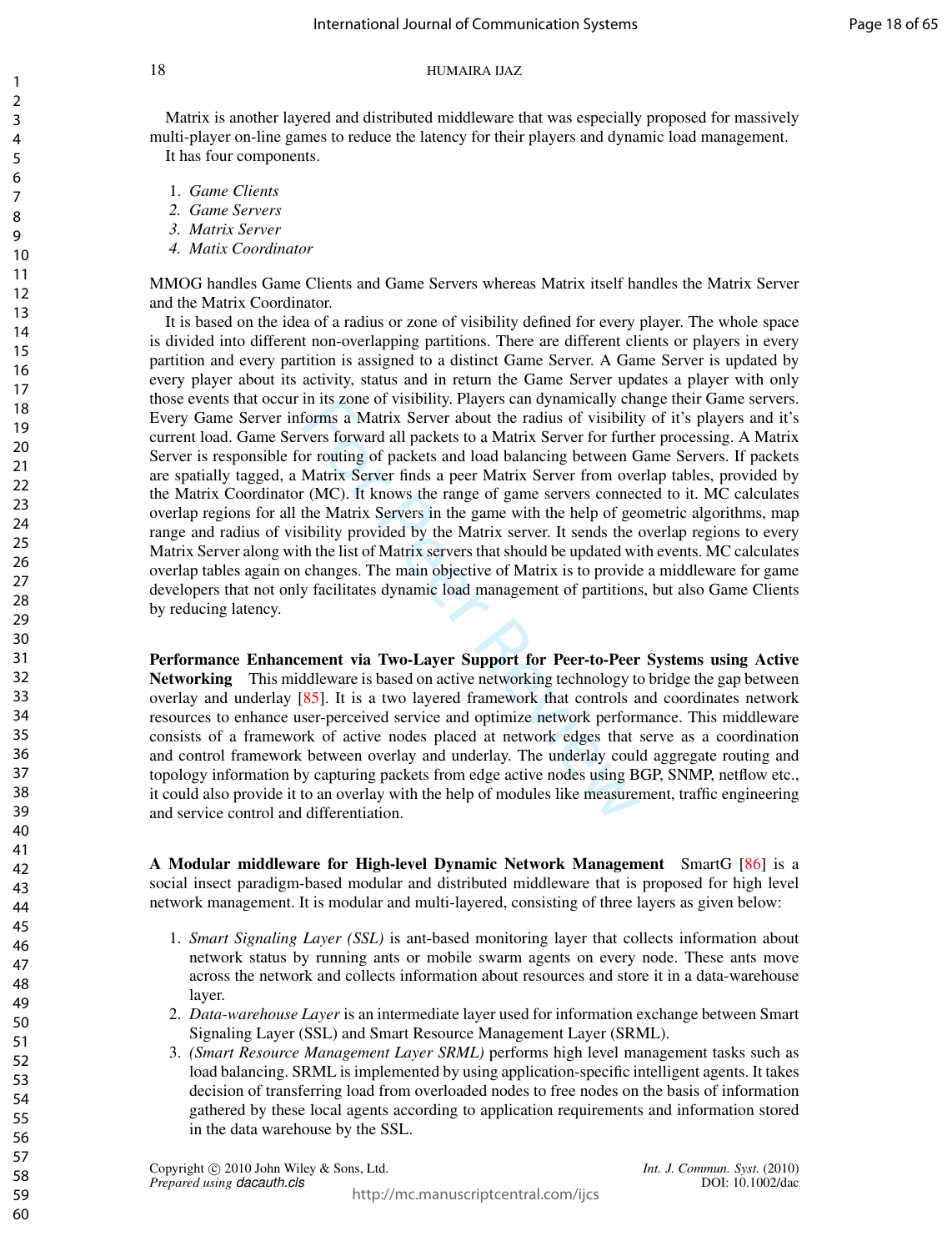$\mathbf{1}$  $\overline{2}$  $\overline{3}$  $\overline{4}$ 5 6  $\overline{7}$ 8  $\mathsf{Q}$ 

Anthill: A Framework for the Development of Agent-based Peer-to-Peer Systems Anthill [87 ] is another social insect based framework that facilitates design and development of P2P systems. It consists of a system of interconnected nests, acting as middleware layer. Anthill acts as an interface in different P2P applications requesting different services like storage management, communication and topology management and ant scheduling. Every nest has three logical modules communication layer, resource manager and ant scheduler. For provision of services, these nests generate ants that move across the nests and share their computational and storage resources to fulfill request. Anthill facilitates P2P applications having dynamic requirements. Furthermore, it includes a simulation environment that helps developers to evaluate the performance of P2P applications before their deployment. We have made a comparison of existing works on middleware to solve overlayunderlay mismatch in Table III.

|             |                                                                                                                     |                                                      | <b>Begin of Table</b>                                          |                                                                |                   |
|-------------|---------------------------------------------------------------------------------------------------------------------|------------------------------------------------------|----------------------------------------------------------------|----------------------------------------------------------------|-------------------|
| <b>Type</b> | <b>Name</b>                                                                                                         | <b>Tool</b>                                          | <b>Metric</b>                                                  | Moni-<br>tors/Landmarks<br><b>Deployment</b>                   | <b>References</b> |
| middleware  | <b>A</b> Routing<br>Underlay for<br>Overlay<br><b>Networks</b>                                                      | Traceroute,<br>ping,<br><b>BGP</b> routing<br>tables | AS hops, router<br>hops, measured<br>latency(RTT)              | Topology probing<br>kernel                                     | [83]              |
|             | Matrix:<br>Adaptive<br>middleware for<br><b>Distributed</b><br>Multiplayer<br>Games                                 | spatial<br>coordinates.<br>radius of<br>visibility   | latency                                                        | Game<br>Servers. Matrix<br>Servers. Matrix<br>Coordinator (MC) | [84]              |
|             | Performance<br>Enhancement<br>via Two-Layer<br>Support for<br>Peer-to-Peer<br>Systems using<br>Active<br>Networking | Active<br>Networking                                 | routing and<br>topology<br>information                         | edge nodes                                                     | [85]              |
|             | A Modular<br>middleware for<br>High-level<br>Dynamic<br>Network<br>Management                                       | mobile swarm<br>agents                               | network status.<br>availability or<br>location of nodes<br>etc | data-warehouse<br>layer<br>o                                   | [86]              |
|             | Anthill: A<br>Framework for<br>the<br>Development<br>of<br>Agent-based<br>Peer-to-Peer<br>Systems                   | swarm agents                                         | application specific                                           | <b>The Nests</b>                                               | [87]              |
|             |                                                                                                                     |                                                      | End of Table                                                   |                                                                |                   |

|  |  |  |  |  |  | Table III. Comparison of middlewares |
|--|--|--|--|--|--|--------------------------------------|
|--|--|--|--|--|--|--------------------------------------|

In this Section 4, we have critically analyzed different P2P middlewares that were proposed to extract, process and refine underlay information and provide it to overlays/applications according to their requirements. The idea of using middleware is good for reducing the burden of processing, probing and storage on P2P applications and provision of information according to requirement only. However, these approaches introduce an additional layer that has an issue of additional overhead. Moreover, middleware like probing also face the problem of redundancy by rediscovering information that network already has, from different vantage points. It will increase cross-ISPs traffic and the burden on networks.

## 5. USE OF ISPS

This section reviews some approaches that use ISPs/third parties for providing underlying network information (topology map, bandwidth, storage capacities I.e., ALTO etc) to these P2P applications.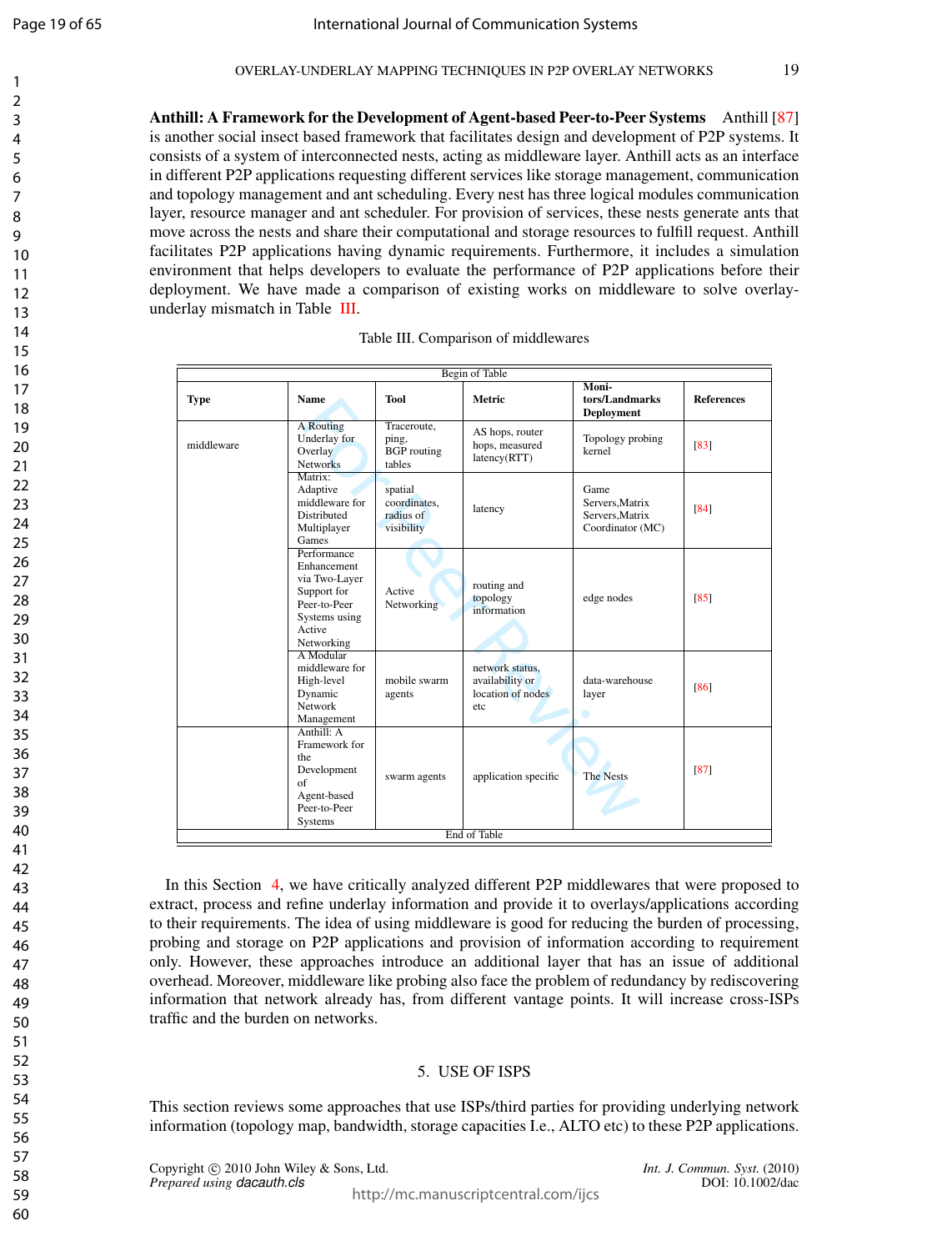## Page 20 of 65

## 20 HUMAIRA IJAZ

It helps in better utilization of these resources i.e., overlay construction, routing and peer selection. Some approaches also propose interception of P2P traffic by ISPs/third parties and redirection of it to local peers for promoting traffic localization to reduce costly cross-ISPs traffic, whereas some other approaches propose modifications in the P2P protocol for traffic localization. In this section we have discussed these approaches one by one.

One of the first approaches that propose ISPs to intercept P2P-traffic at edge routers and redirect them to P2P-clients within the same ISP was presented in [88]. Internet service providers apply smart policies like throttling, and de-prioritizing, to reduce the traffic redundancy for decreasing the share of traffic and ultimately cross-ISPs traffic [89]. Bandwidth throttling by ISPs reduces the cross-ISPs traffic but causes a significant increase in download time. There are two other ways to reduce this cross-ISPs traffic by using caches [90, 91, 92] and gateway peers [88] but these solutions need higher bandwidth nodes acting as cache or gateway peer to keep download time optimal. It needs an infrastructure, limiting their scalability. To overcome these problems, there is a need of a collaboration between ISPs and peers. These approaches are discussed below:

**crion** Biased Neighbor Selection (BNS) can reducted ate optimal. In BNS, the process of neighbor selectively<br>blow such at ESP and remaining outsiddel. Peers within the same ISP and remaining outside<br>pl. Peers within the s Biased neighbor Selection Biased Neighbor Selection (BNS) can reduce cross-ISPs traffic by keeping the download rate optimal. In BNS, the process of neighbor selection is biased by choosing majority, not all of its neighbors within the same ISP and remaining outside ISPs instead of random neighbor selection [93]. Peers within the same ISP form a cluster, connected with other clusters. BNS can be implemented by either modifying trackers and clients or by using P2P traffic shaping devices. ISPs can easily use P2P traffic shaping devices for implementation of BNS instead of modification in the tracker and client because this modification requires extra effort. Biased neighbor selection requires no extra infrastructure, and can be combined with other ISP policies such as throttling, cache etc. to improve them further.

BNS has no scalability issue or need of an infrastructure. However, BNS increases the probability of unchoking of a nearby peer for download, but it cannot guarantee it [94].

ALTO The Application Layer Traffic Optimization (ALTO) IETG working group develop standards to provide underlying network information with the help of ISPs or third parties [95] to P2P content distribution applications for better peer selection. The ALTO architecture consists of

- 1. ALTO Server: It is operated by ISPs and responds to queries from ALTO clients. The ALTO Server can provide a number of services as follows:
	- (a) The Map Service provides a network map and a cost map to the clients, and leaves the computation of the best path to the client.
	- (b) The Map Filtering Service is a Filtered version of the Map Service to be used on resource constrained clients. The clients can specify the parameters to be used in the filtering.
	- (c) The Endpoint Property Service can be used to query the service for the properties of individual hosts. Examples of such properties are the network location or the connection type.
	- (d) The Endpoint Cost Service provides way to compute the costs between one or more source addresses and one or more destinations. The results can be numerical or ordinal.
- 2. The ALTO Client: is an application that can be run on P2P clients, P2P trackers or other users that need network related information. This network related information includes topology information, bandwidth availability, provider's policies and connection types of hosts.
- 3. ALTO Service Discovery entity: is used to discover the location of the server. For the communication between the server and client, the ALTO Protocol is used.

A Peer-to-Peer client can use the information provided by the service of the ALTO server to determine which of the other known peers are good candidates to be chosen as neighbors, based on path costs or other properties provided by the server.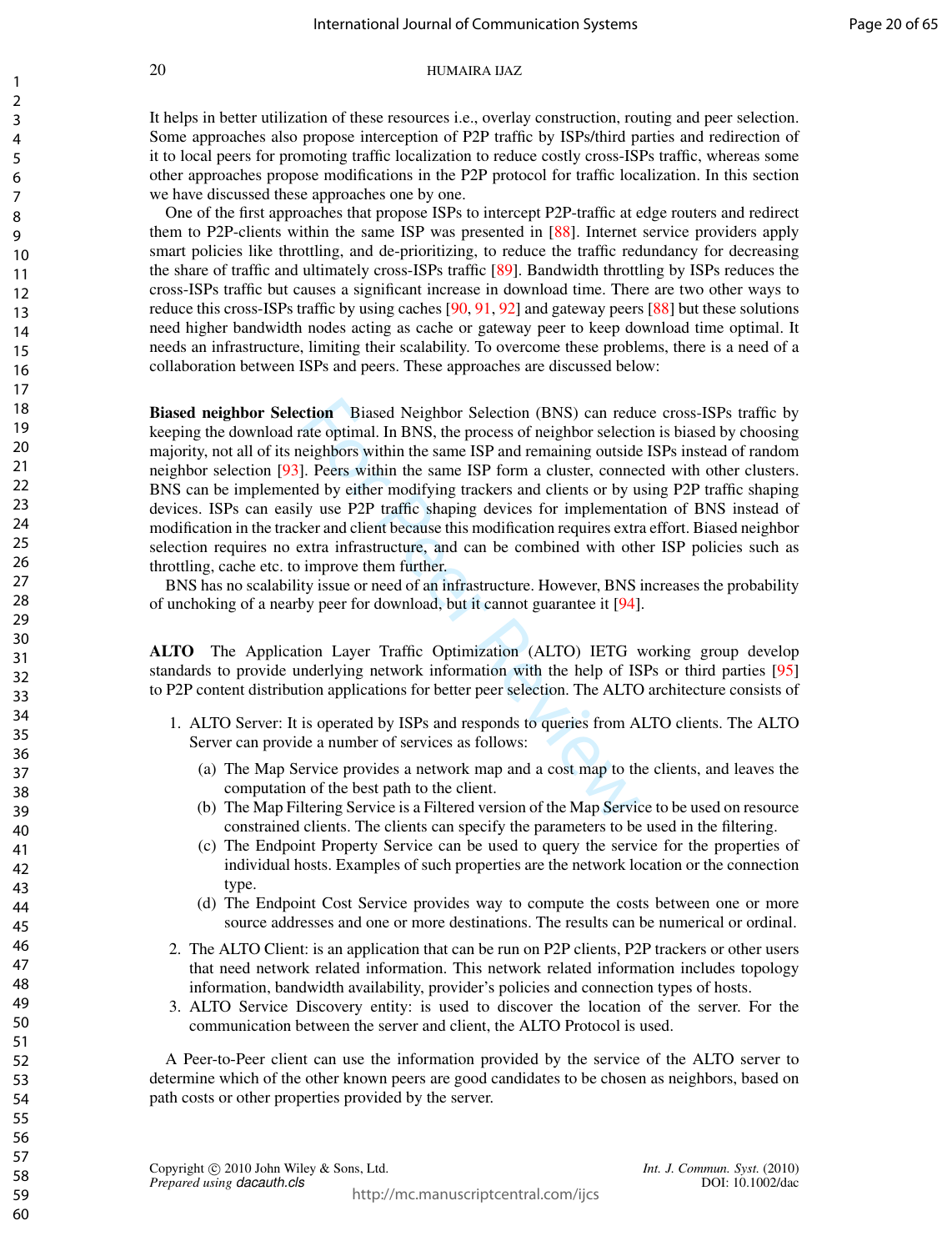$\mathbf{1}$  $\overline{2}$  $\overline{3}$  $\overline{4}$ 5 6  $\overline{7}$ 8  $\mathsf{Q}$ 

P4P P4P [96] also uses ISPs to explicitly provide required information for better-than-random initial peer selection to different applications such as P2P content distribution. P4P uses a service called iTracker to provide the required information to peers. iTracker provides three interfaces for users as given below:

- 1. Policy: It shows preferences of ISPs regarding connection with other ISPs
- 2. P4P-distance: It provides the distance and cost of connection to different peers to requesting peer. For this, it arranges these peers into a simple ordered list according to distance or cost. the peer can use this information for peer selection.
- 3. Capability: It shows which services are provided by P4P to different P2P systems. These services will help in selecting nearby peers resulting in reducing cross-ISPs traffic and latency. The P4P server is present in the same as the client peer so peer selection requires a simple query.

Ono Ono [97] is another plug-in to improve download speed of BitTorrent by identifying nearby peers. It adds nearby peers in a neighbor set of peer. To identify nearby peers, Ono uses Content Delivery Networks (CDN). Users of CDN are directed to their nearest replica by DNS. Peers that are connected to the same replica are most likely to belong to the same AS and close to one another than other peers. This information is used in BitTorrent to add nearby peers to the neighbor set of peers. This will reduce latency and number of AS hops. Ono forms a cluster of users that are directed to the same CDN server by reusing network measurements from these content distribution networks. Measurements show that the latency and the number of IP and AS hops are significantly decreased by this system.

by DN). Users of CDN are directed to their nearest replications. Users of CDN are directed to their nearest replice eplica are most likely to belong to the same AS and vation is used in BitTorrent to add nearby peers to t Biased Unchoking BNS [93] helps to make the neighbor set have a major portion of local or nearby peers. At unchoking decision is taken on the basis of metric  $MO(x)$  which is the download rate in the last 10 seconds in case of BitTorrent. The unchoking process in Bittorent is not locality aware because there is no hard binding for the unchoking process to choose among these nearby peers. Biased unchoking (BU) adds locality information (number of hops) of neighbors as a metric in the unchoking process [94]. A peer exchanges data about "good" locality  $L(x, y)$  with neighbors. Every peer defines a threshold value of this locality information and divides the candidate peers into two sets  $(L(x,y) \leq T, L(x,y) \geq T$  based on this locality information. Afterwards, the peer can unchoke peers from the set of nearby candidate peers. BU is more effective in high load when there are more interested peers than available slots and BU gives preference to local peers. However, BNS when combined with BU, is more effective in terms of reducing cross-ISPs traffic and download time. We have shown an analysis of different tools, metrics and overheads of overlay optimizations proposed for multi-source downloading in Table IV.

Table IV. Comparison of overlay Optimization by using ISPs

| Begin of Table                                                  |                                           |                                                                         |                                                                                      |                                                                            |                                              |                   |  |  |
|-----------------------------------------------------------------|-------------------------------------------|-------------------------------------------------------------------------|--------------------------------------------------------------------------------------|----------------------------------------------------------------------------|----------------------------------------------|-------------------|--|--|
| <b>Type</b>                                                     | <b>Name</b>                               | Tool                                                                    | <b>Metric</b>                                                                        | Overhead                                                                   | Moni-<br>tors/Landmarks<br><b>Deployment</b> | <b>References</b> |  |  |
| <b>Biased</b><br>Use of<br>neighbor<br><b>ISPs</b><br>Selection |                                           | Traffic shaping<br>devices,<br>Modification<br>in Tracker<br>and client | latency                                                                              | Calculation of<br>Download time<br>$+$<br><b>ISP</b> traffic<br>redundancy | ISPs,<br>Tracker                             | [93]              |  |  |
|                                                                 | ALTO<br>map service<br>topology, cost etc |                                                                         | provision of all<br>informa-<br>tion(topology,<br>bandwidth, cost etc)<br>to clients | ALTO Server<br>at ISPs                                                     | [95]                                         |                   |  |  |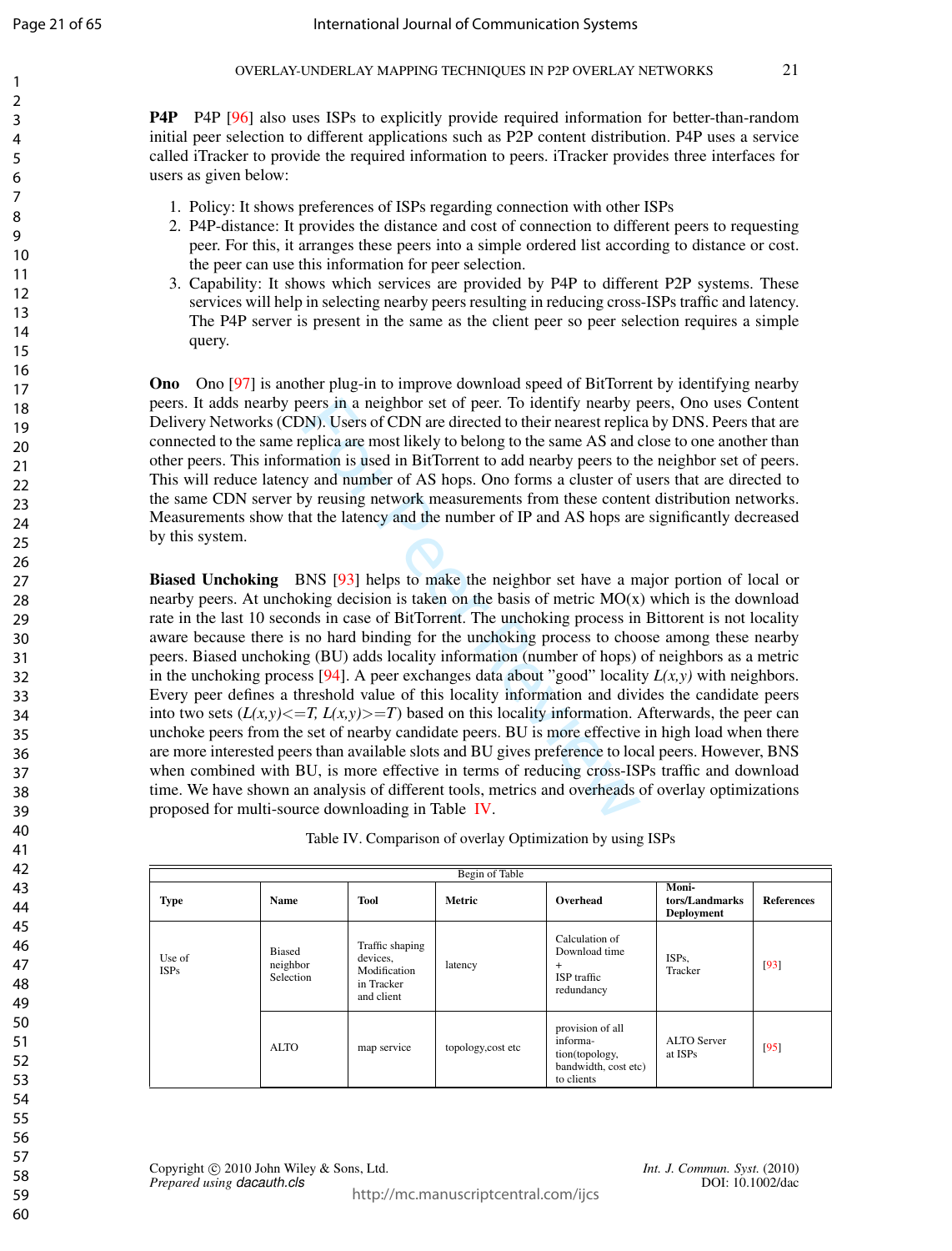|                                                                                                                                                                                                                                                                                                                                                                                                                                                                                                  |                            |              | Continuation of Table IV                                                   |                                                                                                                                                                                                                                                                              |                                              |                   |
|--------------------------------------------------------------------------------------------------------------------------------------------------------------------------------------------------------------------------------------------------------------------------------------------------------------------------------------------------------------------------------------------------------------------------------------------------------------------------------------------------|----------------------------|--------------|----------------------------------------------------------------------------|------------------------------------------------------------------------------------------------------------------------------------------------------------------------------------------------------------------------------------------------------------------------------|----------------------------------------------|-------------------|
| <b>Type</b>                                                                                                                                                                                                                                                                                                                                                                                                                                                                                      | <b>Name</b>                | Tool         | Metric                                                                     | Overhead                                                                                                                                                                                                                                                                     | Moni-<br>tors/Landmarks<br><b>Deployment</b> | <b>References</b> |
|                                                                                                                                                                                                                                                                                                                                                                                                                                                                                                  | P <sub>4</sub> P           | p4p-distance | Completion time,<br>P <sub>2</sub> P<br>bandwidth-distance<br>product, etc | Implementation of<br>iTracker with<br>p4p-distance<br>interface and<br>appTracker                                                                                                                                                                                            | P4P servers<br>within same AS                | [96]              |
|                                                                                                                                                                                                                                                                                                                                                                                                                                                                                                  | Ono                        | <b>DNS</b>   | Hops,                                                                      | Periodic DNS<br>lookups on popular<br>CDN names for<br>maintaining ratio<br>maps<br>$\ddot{}$<br>Comparison of ratio<br>maps with those of<br>other peers to<br>determine cosine<br>similarity<br>$+$<br>Bias traffic towards<br>peer having similar<br>redirection behavior | Replica of CDN                               | $[97]$            |
|                                                                                                                                                                                                                                                                                                                                                                                                                                                                                                  | <b>Biased</b><br>Unchoking | Locality     | IP Hops<br>AS Hops                                                         | Exchanges of data<br>with neighbors with<br>a "good" locality<br>value $L(x, y)$<br>$\ddot{}$<br>Selection of<br>candidate peers<br>from two<br>$sets(L(x,y) \leq T,$<br>$L(x,y) \geq T$                                                                                     | Information<br>Server                        | $[94]$            |
|                                                                                                                                                                                                                                                                                                                                                                                                                                                                                                  |                            |              | End of Table                                                               |                                                                                                                                                                                                                                                                              |                                              |                   |
| Another class of approaches in this Section 5 strive to use ISPs or third parties to provide underlay<br>information (proximity) for node selection. However, ISPs, third parties, other P2P applications or<br>end users might not cooperate because they do not have a natural incentive to do so. Moreover,<br>there are issues of security, privacy, storage, bandwidth consumption, and continuous maintenance<br>of information. Efforts are therefore being made to solve these problems. |                            |              |                                                                            |                                                                                                                                                                                                                                                                              |                                              |                   |
|                                                                                                                                                                                                                                                                                                                                                                                                                                                                                                  |                            |              | 6. ANALYSIS SUMMARY                                                        |                                                                                                                                                                                                                                                                              |                                              |                   |

## 6. ANALYSIS SUMMARY

We have discussed the merits and limitations of overlay optimization mechanism that we have classified into four major classes. Table I summarizes the comparison of tools, metrics and overhead of methods used to get proximity information for this proximity-based grouping. Table II presents an overview of the operation, metrics and overhead of existing probing-based optimization works described in previous section. Similarly Table III shows a comparison of existing works on middleware to solve overlay-underlay mismatch. The table IV compares different overlay optimizations proposed for multi-source downloading in terms of tools, metric, overhead and monitors deployment. While by no means comprehensive, we believe that these tables capture the essence of the discussion and analysis done in the previous sections.

## 7. CONCLUDING REMARKS

This article has presented a brief overview of various schemes in P2P overlays that are proposed to solve the overlay-underlay mapping problem. We have made a state-of-the-art comparison for addressing the overlay-underlay mismatch in terms of their operation, merits, limitations and future directions.

Copyright © 2010 John Wiley & Sons, Ltd. *Int. J. Commun. Syst.* (2010)<br>*Prepared using dacauth.cls* DOI: 10.1002/dac *Prepared using dacauth.cls*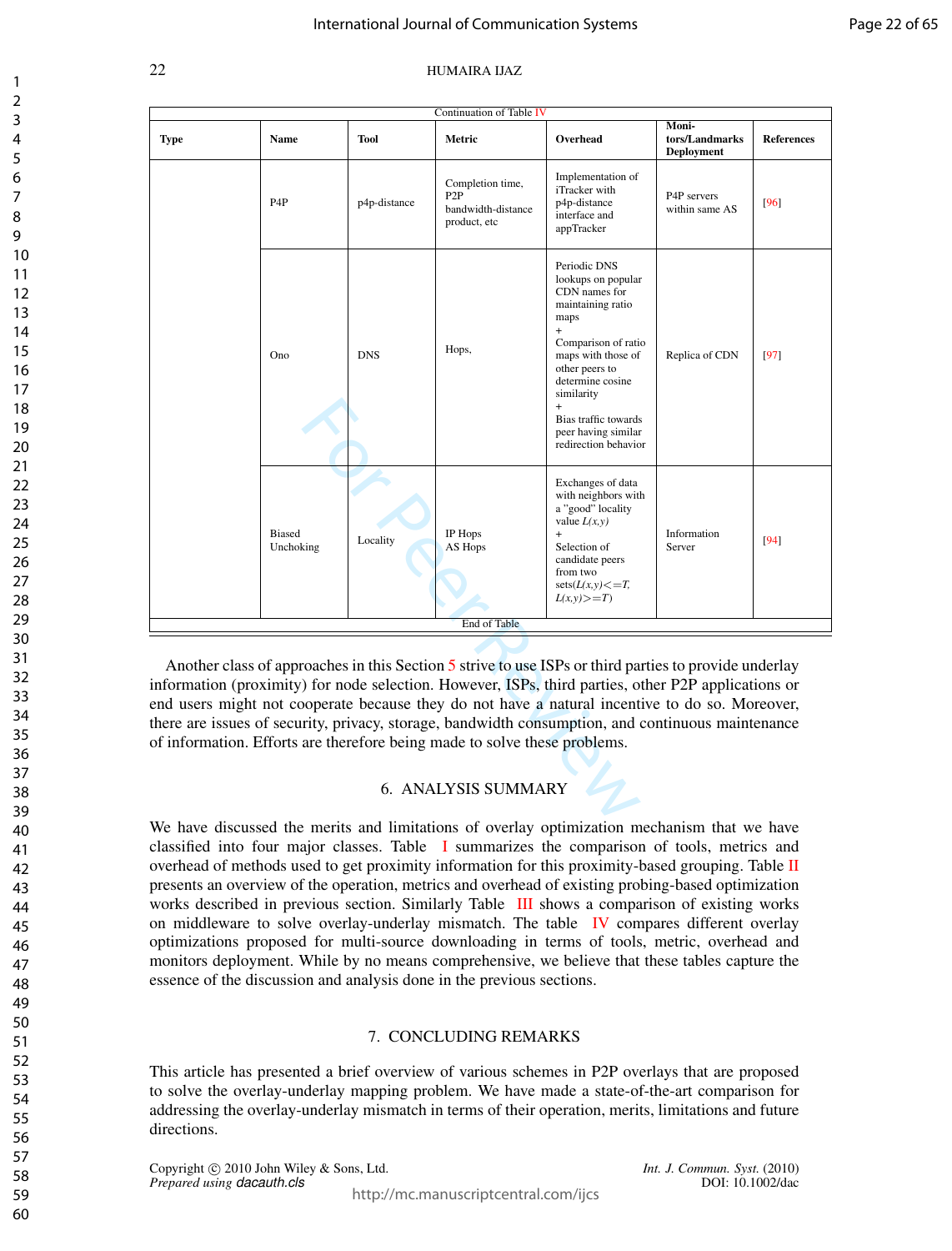$\mathbf{1}$  $\overline{2}$  $\overline{3}$  $\overline{4}$ 5 6  $\overline{7}$ 8  $\mathsf{Q}$ 

The majority of underlay-aware proposals for peer selection focus on finding the shortest overlay routes by selecting nearest nodes according to proximity information. Locality-awareness is considered as a promising approach to increase the efficiency of content distribution in P2P networks for instance, in BitTorrent. It is intended to reduce the inter-domain traffic which is costly for Internet service providers (ISPs) and simultaneously increase the performance from the P2P users viewpoint in terms of reducing download times. This win-win situation should be achieved by a preferred exchange of information between peers that are located close to one another in the underlying network topology. Traffic localization can reduce inter-ISP traffic but increase traffic on intra-ISP links that may potentially downgrade the download speed at the peers [98].These locality policies require different system configuration parameters to work like number of unchoked peers [99] and they require a modification of the existing protocol, or interventions by Internet service providers (ISPs).

#### 8. WHAT IS STILL MISSING?

aay that existing solutions largely focus either on p<br>cooperation based peer selection. Most of these sc<br>een selected peers along other selection parameters.<br>aths should have a minimum number of common i<br>y routes are share Conclusively, we can say that existing solutions largely focus either on proximity based, probing based or third parties cooperation based peer selection. Most of these solutions do not consider path-disjointness between selected peers along other selection parameters. Path disjointness means that selected overlay paths should have a minimum number of common intermediate hops. If the selected shortest overlay routes are shared between peers, this may cause shared bottleneck both at the access and core networks. It will result in congestion on these shared paths and ultimately in sub optimal performance. So these proximity based nearest peer selection will not always improve the download speed but can slow down. This gap was identified through a critical reading and analysis of the literature. To improve this situation, further research is needed on the combination of these features: a Peer-to-Peer system that uses proximity along path disjointness both at the access and core networks for peer selection.

#### REFERENCES

- 1. Ripeanu M. [15] peer-to-peer architecture case study: Gnutella network. *Proceedings of the First International Conference on Peer-to-Peer Computing*, P2P '01, IEEE Computer Society: Washington, DC, USA, 2001; 99–. URL <http://dl.acm.org/citation.cfm?id=882470.883281> .
- 2. Ripeanu M, Iamnitchi A, Foster I. Mapping the gnutella network. *IEEE Internet Computing* Jan 2002; 6(1):50–57, doi:10.1109/4236.978369. URL http://dx.doi.org/10.1109/4236.978369 .
- 3. Aggarwal V, Bender S, Feldmann A, Wichmann A. Methodology for estimating network distances of gnutella neighbors. *GI Jahrestagung (2)* , *LNI*, vol. 51, Dadam P, Reichert M (eds.), GI, 2004; 219–223. URL [http:](http://dblp.uni-trier.de/db/conf/gi/gi2004-2.html#AggarwalBFW04) [//dblp.uni-trier.de/db/conf/gi/gi2004-2.html#AggarwalBFW04](http://dblp.uni-trier.de/db/conf/gi/gi2004-2.html#AggarwalBFW04) .
- 4. Sen S, Wang J. Analyzing peer-to-peer traffic across large networks. *IEEE/ACM Trans. Netw.* Apr 2004; 12(2):219– 232, doi:10.1109/TNET.2004.826277. URL <http://dx.doi.org/10.1109/TNET.2004.826277> .
- 5. Zhang H, Kurose JF, Towsley DF. Can an overlay compensate for a careless underlay? *INFOCOM*, IEEE, 2006. URL <http://dblp.uni-trier.de/db/conf/infocom/infocom2006.html#ZhangKT06> .
- 6. Stutzbach D, Rejaie R, Sen S. Characterizing unstructured overlay topologies in modern p2p file-sharing systems. *Internet Measurment Conference*, USENIX Association, 2005; 49–62. URL [http://dblp.uni-trier.de/](http://dblp.uni-trier.de/db/conf/imc/imc2005.html#StutzbachRS05) [db/conf/imc/imc2005.html#StutzbachRS05](http://dblp.uni-trier.de/db/conf/imc/imc2005.html#StutzbachRS05) .
- 7. Liu Y, Zhang H, Gong W, Towsley D. On the interaction between overlay routing and traffic engineering. *in Proceedings of IEEE INFOCOM*, 2005.
- 8. Liu Y, Zhang H, Gong W, Towsley DF. On the interaction between overlay routing and underlay routing. *INFOCOM*, IEEE, 2005; 2543–2553. URL [http://dblp.uni-trier.de/db/conf/infocom/](http://dblp.uni-trier.de/db/conf/infocom/infocom2005.html#LiuZGT05) [infocom2005.html#LiuZGT05](http://dblp.uni-trier.de/db/conf/infocom/infocom2005.html#LiuZGT05) .
- 9. Qiu L, Yang YR, Zhang Y, Shenker S. On selfish routing in internet-like environments. *Proceedings of the 2003 Conference on Applications, Technologies, Architectures, and Protocols for Computer Communications* , SIGCOMM '03, ACM: New York, NY, USA, 2003; 151–162, doi:10.1145/863955.863974. URL [http://doi.](http://doi.acm.org/10.1145/863955.863974) [acm.org/10.1145/863955.863974](http://doi.acm.org/10.1145/863955.863974) .
- 10. Jiang W, Chiu DM, Lui JC. On the interaction of multiple overlay routing. *Performance Evaluation* 2005; 62(14):229 – 246, doi:http://dx.doi.org/10.1016/j.peva.2005.07.005. URL [http://www.sciencedirect.](http://www.sciencedirect.com/science/article/pii/S0166531605000842) [com/science/article/pii/S0166531605000842](http://www.sciencedirect.com/science/article/pii/S0166531605000842), performance 2005 24th International Symposium on Computer Performance, Modeling, Measurements and Evaluation.
- 11. Keralapura R, Taft N, Chuah CN, Iannaconne G. Can ISPs Take the Heat from Overlay Networks? 2004.
- 12. Laoutaris N, Smaragdakis G, Bestavros A, Byers J. Implications of Selfish Neighbor Selection in Overlay Networks. *Proceedings of IEEE Infocom*, 2007.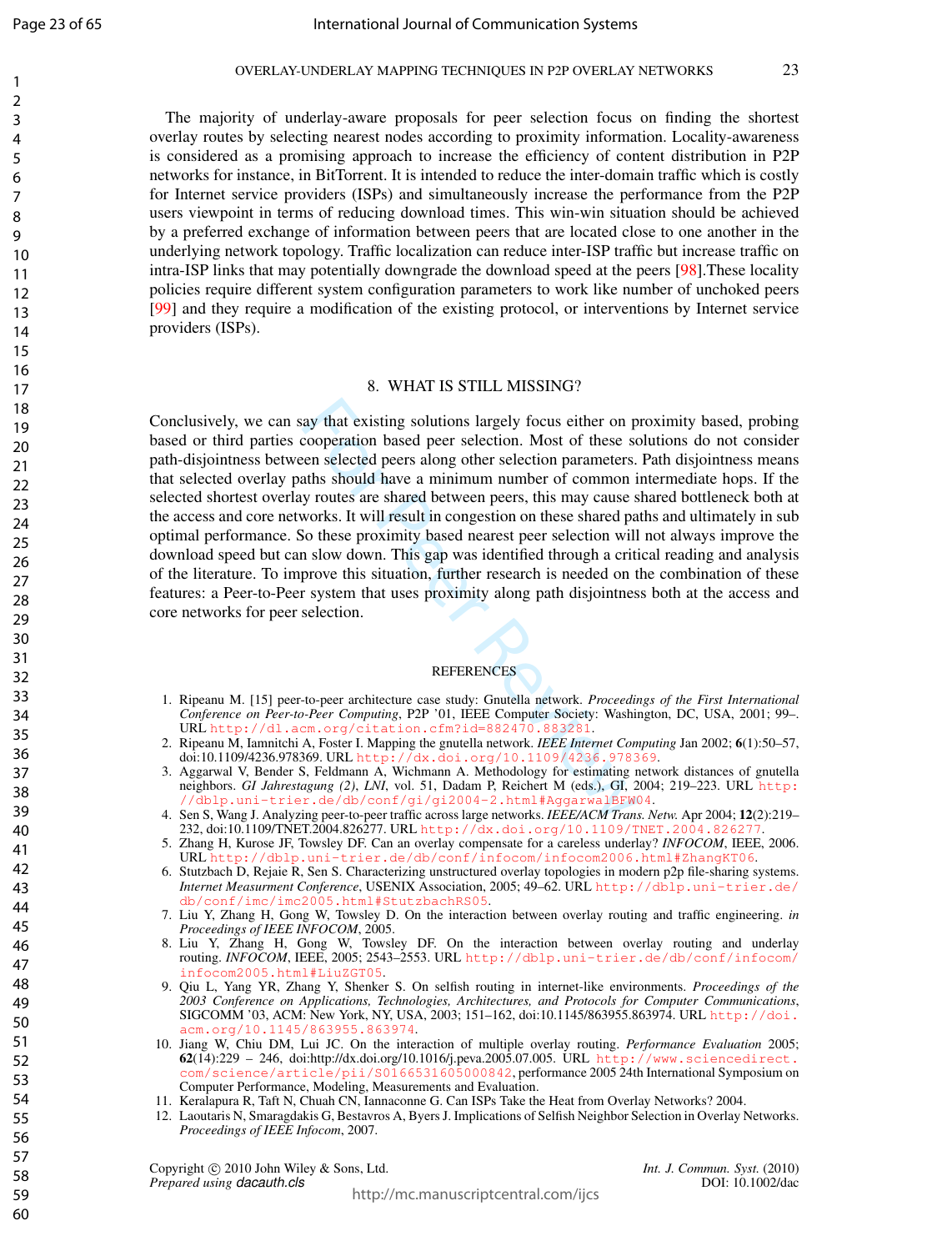- 13. Seetharaman S, Ammar MH. On the interaction between dynamic routing in native and overlay layers. *INFOCOM*, IEEE, 2006. URL [http://dblp.uni-trier.de/db/conf/infocom/infocom2006.](http://dblp.uni-trier.de/db/conf/infocom/infocom2006.html#SeetharamanA06) [html#SeetharamanA06](http://dblp.uni-trier.de/db/conf/infocom/infocom2006.html#SeetharamanA06).
- 14. Moustakas V, Akcan H, Roussopoulos M, Delis A. Alleviating the topology mismatch problem in distributed overlay networks: A survey. *Journal of Systems and Software* 2016; 113:216–245.
- 15. Le H, Hong D, Simmonds A. A self-organising model for topology-aware overlay formation. *ICC*, 2005; 1566– 1571.
- 16. Ng TSE, 0001 HZ. Global network positioning: a new approach to network distance prediction. *Computer Communication Review* ; 32(1):61. URL [http://dblp.uni-trier.de/db/journals/ccr/ccr32.](http://dblp.uni-trier.de/db/journals/ccr/ccr32.html#NgZ02)  $h$ tml#NgZ02
- 17. Garces Erice L, Ross KW, Biersack EW, Felber PA, Urvoy Keller G. Topology-centric look-up service. *NGC 2003, 5th International Workshop on Networked Group Communications, September 16-19, 2003, Munich, Germany*, Munich, GERMANY, 2003. URL <http://www.eurecom.fr/publication/1205>.
- 18. Yu J, Li M. CBT: A proximity-aware peer clustering system in large-scale BitTorrent-like peer-to-peer networks. *Comput. Commun.* Feb 2008; 31(3):591–602, doi:10.1016/j.comcom.2007.08.020. URL [http://dx.doi.](http://dx.doi.org/10.1016/j.comcom.2007.08.020) [org/10.1016/j.comcom.2007.08.020](http://dx.doi.org/10.1016/j.comcom.2007.08.020).
- 19. Jacobson V. pathchar. http://www.caida.org/tools/utilities/others/pathchar/. Accessed August 7, 2014.
- 20. Francis P, Jamin S, Jin C, Jin Y, Raz D, Shavitt Y, Zhang L. Idmaps: A global internet host distance estimation service. IEEE Press: Piscataway, NJ, USA, 2001; 525–540, doi:10.1109/90.958323. URL [http://dx.doi.](http://dx.doi.org/10.1109/90.958323) [org/10.1109/90.958323](http://dx.doi.org/10.1109/90.958323).
- 21. Zhang XY, Zhang Q, Zhang Z, Song G, Zhu W. A construction of locality-aware overlay network: moverlay and its performance. *IEEE J.Sel. A. Commun.* Sep 2006; 22(1):18–28, doi:10.1109/JSAC.2003.818780. URL <http://dx.doi.org/10.1109/JSAC.2003.818780>.
- 958323.<br>
Zhang Z, Song G, Zhu W. A construction of locality-awar<br>
Zheng Z, Song G, Zhu W. A construction of locality-awar<br>
TEEE J.Sel. A. Commun. Sep 2006; 22(1):18–28, doi:10.11<br>
rg/10.1109/JSAC.2003.818780.<br>
The HT WG 6 22. Rahimian F, Le Nguyen Huu T, Girdzijauskas S. Locality-awareness in a peer-to-peer publish/subscribe network. *Proceedings of the 12th IFIP WG 6.1 International Conference on Distributed Applications and Interoperable Systems*, DAIS'12, Springer-Verlag: Berlin, Heidelberg, 2012; 45–58, doi:10.1007/978-3-642-30823-9 4. URL [http://dx.doi.org/10.1007/978-3-642-30823-9\\_4](http://dx.doi.org/10.1007/978-3-642-30823-9_4).
- 23. Saghiri AM, Meybodi MR. A distributed adaptive landmark clustering algorithm based on moverlay and learning automata for topology mismatch problem in unstructured peer-to-peer networks. *International Journal of Communication Systems* 2017; 30(3).
- 24. Demirci S, Yardimci A, Sayit M, Tunali ET, Bulut H. A hierarchical p2p clustering framework for video streaming systems. *Computer Standards & Interfaces* 2017; 49:44–58.
- 25. Shen H, Liu G, Ward L. A proximity-aware interest-clustered p2p file sharing system. *IEEE transactions on parallel and distributed systems* 2015; 26(6):1509–1523.
- 26. Dabek F, Cox R, Kaashoek F, Morris R. Vivaldi: a decentralized network coordinate system. *SIGCOMM Comput. Commun. Rev.* Aug 2004; 34(4):15–26, doi:10.1145/1030194.1015471. URL [http://doi.acm.org/10.](http://doi.acm.org/10.1145/1030194.1015471) 145/1030194.10154
- 27. Elmokashfi A, Kleis M, Popescu A. Netforecast: A delay prediction scheme for provider controlled networks. *GLOBECOM*, IEEE, 2007; 502–507. URL [http://dblp.uni-trier.de/db/conf/globecom/](http://dblp.uni-trier.de/db/conf/globecom/globecom2007.html#ElmokashfiKP07) [globecom2007.html#ElmokashfiKP07](http://dblp.uni-trier.de/db/conf/globecom/globecom2007.html#ElmokashfiKP07).
- 28. Wang G, Zhang C, Qiu X, Zeng Z. Replacing network coordinate system with internet delay matrix service (idms): A case study in chinese internet. *CoRR* 2013; abs/1307.0349.
- 29. Wong B, Slivkins A, Sirer EG. Meridian: A lightweight network location service without virtual coordinates. ACM: New York, NY, USA, 2005; 85–96, doi:10.1145/1090191.1080103. URL [http://doi.acm.org/10.1145/](http://doi.acm.org/10.1145/1090191.1080103) [1090191.1080103](http://doi.acm.org/10.1145/1090191.1080103).
- 30. Donnet B, Gueye B, Kafar MA. A survey on network coordinates systems, design, and security. *IEEE Communications Surveys and Tutorials* 2010; 12(4):488–503. URL [http://dblp.uni-trier.de/db/](http://dblp.uni-trier.de/db/journals/comsur/comsur12.html#DonnetGK10) [journals/comsur/comsur12.html#DonnetGK10](http://dblp.uni-trier.de/db/journals/comsur/comsur12.html#DonnetGK10).
- 31. Ng TSE, Zhang H. Towards global network positioning. *Proceedings of the 1st ACM SIGCOMM Workshop on Internet Measurement*, IMW '01, ACM: New York, NY, USA, 2001; 25–29, doi:10.1145/505202.505206. URL <http://doi.acm.org/10.1145/505202.505206>.
- 32. Lim H, Hou JC, Choi CH. Constructing internet coordinate system based on delay measurement. IEEE Press: Piscataway, NJ, USA, 2005; 513–525, doi:10.1109/TNET.2005.850197. URL [http://dx.doi.org/10.](http://dx.doi.org/10.1109/TNET.2005.850197) [1109/TNET.2005.850197](http://dx.doi.org/10.1109/TNET.2005.850197).
- 33. Waldvogel M, Rinaldi R. Efficient topology-aware overlay network. *In Hotnets-I*, 2002.
- 34. Choffnes DR, Sanchez M, Bustamante FE. Network positioning from the edge an empirical study of the effectiveness of network positioning in p2p systems. *INFOCOM*, IEEE, 2010; 291–295. URL [http://dblp.](http://dblp.uni-trier.de/db/conf/infocom/infocom2010.html#ChoffnesSB10) [uni-trier.de/db/conf/infocom/infocom2010.html#ChoffnesSB10](http://dblp.uni-trier.de/db/conf/infocom/infocom2010.html#ChoffnesSB10).
- 35. Ng TSE, 0001 HZ. A network positioning system for the internet. *USENIX Annual Technical Conference, General Track*, USENIX, 2004; 141–154. URL [http://dblp.uni-trier.de/db/conf/usenix/](http://dblp.uni-trier.de/db/conf/usenix/usenix2004g.html#NgZ04) [usenix2004g.html#NgZ04](http://dblp.uni-trier.de/db/conf/usenix/usenix2004g.html#NgZ04).
- 36. Ng TSE, Chu YH, Rao SG, Sripanidkulchai K, 0001 HZ. Measurement-based optimization techniques for bandwidth-demanding peer-to-peer systems. *INFOCOM*, 2003. URL [http://dblp.uni-trier.de/db/](http://dblp.uni-trier.de/db/conf/infocom/infocom2003.html#NgCRSZ03) [conf/infocom/infocom2003.html#NgCRSZ03](http://dblp.uni-trier.de/db/conf/infocom/infocom2003.html#NgCRSZ03).
- 37. Ng TSE, 0001 HZ. Predicting internet network distance with coordinates-based approaches. *INFOCOM*, 2002. URL <http://dblp.uni-trier.de/db/conf/infocom/infocom2002.html#NgZ02>.
- 38. Ratnasamy S, Handley M, Karp R, Shenker S. Topologically-aware overlay construction and server selection. *INFOCOM 2002. Twenty-First Annual Joint Conference of the IEEE Computer and Communications Societies. Proceedings. IEEE*, vol. 3, 2002; 1190– 1199 vol., doi:10.1109/INFCOM.2002.1019369. URL [http://](http://ieeexplore.ieee.org/xpls/abs_all.jsp?arnumber=1019369) [ieeexplore.ieee.org/xpls/abs\\_all.jsp?arnumber=1019369](http://ieeexplore.ieee.org/xpls/abs_all.jsp?arnumber=1019369).

Copyright © 2010 John Wiley & Sons, Ltd. *Int. J. Commun. Syst.* (2010)<br>*Prepared using dacauth.cls* DOI: 10.1002/dac *Prepared using dacauth.cls*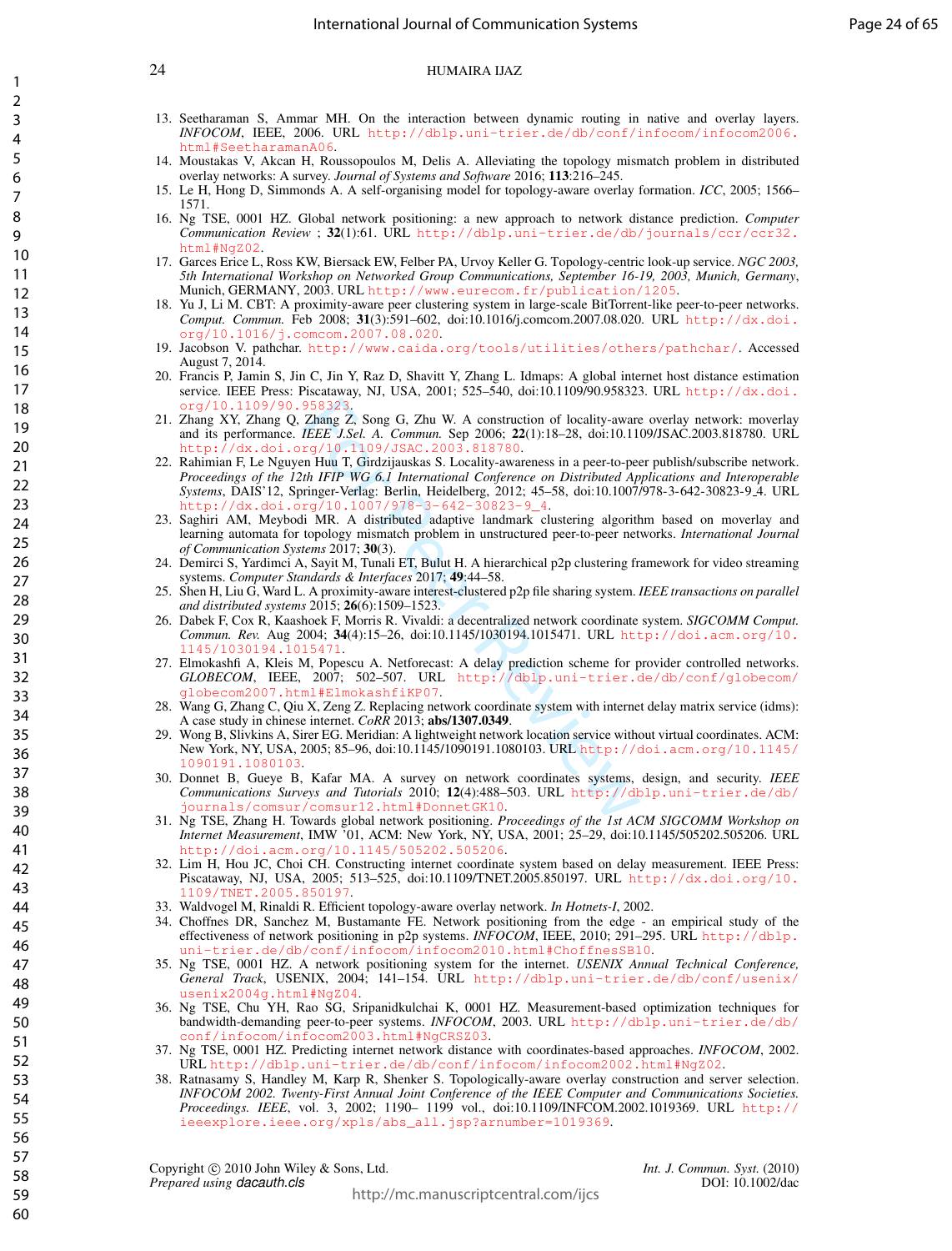$\mathbf{1}$  $\overline{2}$  $\overline{3}$  $\overline{4}$ 5 6  $\overline{7}$ 8  $\mathsf{Q}$ 

- 39. Le H, Hong D, Simmonds A. Geo-lpm- an efficient scheme for locating nodes in the internet 2005.
- 40. Kwon M, Fahmy S. Topology-aware overlay networks for group communication. *Proceedings of the 12th international workshop on Network and operating systems support for digital audio and video*, NOSSDAV '02, ACM: New York, NY, USA, 2002; 127–136, doi:10.1145/507670.507688. URL [http://doi.acm.org/10.](http://doi.acm.org/10.1145/507670.507688) [1145/507670.507688](http://doi.acm.org/10.1145/507670.507688) .
- 41. Kwon M, Fahmy S. Path-aware overlay multicast. *Comput. Netw.* Jan 2005; 47(1):23–45, doi:10.1016/j.comnet. 2004.06.025. URL <http://dx.doi.org/10.1016/j.comnet.2004.06.025> .
- 42. Cui J, He Y, Wu L, Xiong N, Jin H, Yang LT. Multi-domain topology-aware grouping for applicationlayer multicast. *Proceedings of the Third international conference on High Performance Computing and Communications*, HPCC'07, Springer-Verlag: Berlin, Heidelberg, 2007; 623–633. URL [http://dl.acm.org/](http://dl.acm.org/citation.cfm?id=2401945.2402015) [citation.cfm?id=2401945.2402015](http://dl.acm.org/citation.cfm?id=2401945.2402015) .
- 43. Cui J, He Y, Wu L. More efficient mechanism of topology-aware overlay construction in application-layer multicast. *IEEE NAS*, IEEE Computer Society, 2007; 31–36. URL [http://dblp.uni-trier.de/db/conf/nas/](http://dblp.uni-trier.de/db/conf/nas/nas2007.html#CuiHW07) [nas2007.html#CuiHW07](http://dblp.uni-trier.de/db/conf/nas/nas2007.html#CuiHW07) .
- 44. Zeinalipour-Yazti D, Kalogeraki V. Structuring topologically aware overlay networks using domain names. *Comput. Netw.* Nov 2006; 50(16):3064–3082, doi:10.1016/j.comnet.2005.12.003. URL [http://dx.doi.org/](http://dx.doi.org/10.1016/j.comnet.2005.12.003) [10.1016/j.comnet.2005.12.003](http://dx.doi.org/10.1016/j.comnet.2005.12.003) .
- 45. Krishnamurthy B, Wang J. Topology modeling via cluster graphs. *Proceedings of the 1st ACM SIGCOMM Workshop on Internet Measurement*, IMW '01, ACM: New York, NY, USA, 2001; 19–23, doi:10.1145/505202. 505205. URL <http://doi.acm.org/10.1145/505202.505205> .
- 46. Krishnamurthy B, Wang J. On network-aware clustering of web clients. *Proceedings of the Conference on Applications, Technologies, Architectures, and Protocols for Computer Communication*, SIGCOMM '00, ACM: New York, NY, USA, 2000; 97–110, doi:10.1145/347059.347412. URL [http://doi.acm.org/10.1145/](http://doi.acm.org/10.1145/347059.347412) 847059.34 .
- 47. Krishnamurthy B, Wang J, Xie Y. Early measurements of a cluster-based architecture for p2p systems. *Internet Measurement Workshop*, Paxson V (ed.), ACM, 2001; 105–109. URL [http://dblp.uni-trier.de/db/](http://dblp.uni-trier.de/db/conf/imw/imw2001.html#KrishnamurthyWX01) [conf/imw/imw2001.html#KrishnamurthyWX01](http://dblp.uni-trier.de/db/conf/imw/imw2001.html#KrishnamurthyWX01) .
- 48. Andersen DG, Feamster N, Bauer S, Balakrishnan H. Topology inference from bgp routing dynamics. *Proceedings of the 2nd ACM SIGCOMM Workshop on Internet measurment*, IMW '02, ACM: New York, NY, USA, 2002; 243–248, doi:10.1145/637201.637239. URL <http://doi.acm.org/10.1145/637201.637239> .
- 49. Karwaczynski P, Mocnik J. Ip-based clustering technique for structured p2p overlays 2007.
- 50. Eom H, Wolinsky DI, Figueiredo RJO. Solare: Self-organizing latency-aware resource ensemble. *HPCC* , Thulasiraman P, Yang LT, Pan Q, Liu X, Chen YC, Huang YP, Chang LH, Hung CL, Lee CR, Shi JY, *et al.* (eds.), IEEE, 2011; 229–236. URL [http://dblp.uni-trier.de/db/conf/hpcc/hpcc2011.html#](http://dblp.uni-trier.de/db/conf/hpcc/hpcc2011.html#EomWF11) [EomWF11](http://dblp.uni-trier.de/db/conf/hpcc/hpcc2011.html#EomWF11) .
- ng J. On network-aware clustering of web clients. *Procee*<br>gies, Architectures, and Protocols for Computer Communication,  $\frac{2000}{110}$ ,  $\frac{97-110}{100}$ , ties and Protocols for Computer Communication<br>g. J. Xie Y. Early m 51. Kova!cevi A, Liebau N, Steinmetz R. Globase.kom - a p2p overlay for fully retrievable location-based search. *Proceedings of the Seventh IEEE International Conference on Peer-to-Peer Computing*, P2P '07, IEEE Computer Society: Washington, DC, USA, 2007; 87–96. URL [http://dl.acm.org/citation.cfm?id=1306874.](http://dl.acm.org/citation.cfm?id=1306874.1307182) 130713 .
- 52. Picone M, Amoretti M, Zanichelli F. Proactive neighbor localization based on distributed geographic table. *MoMM*, Kotsis G, Taniar D, Pardede E, Awan I, Saleh I, Ibrahim IK (eds.), ACM, 2010; 305–312. URL <http://dblp.uni-trier.de/db/conf/momm/momm2010.html#PiconeAZ10> .
- 53. Schollmeier R, Kunzmann G. Gnuviz mapping the gnutella network to its geographical locations. *Praxis der Informationsverarbeitung und Kommunikation* 2003; 26(2):74–79. URL [http://dblp.uni-trier.de/db/](http://dblp.uni-trier.de/db/journals/pik/pik26.html#SchollmeierK03) [journals/pik/pik26.html#SchollmeierK03](http://dblp.uni-trier.de/db/journals/pik/pik26.html#SchollmeierK03) .
- 54. Padmanabhan VN, Subramanian L. An investigation of geographic mapping techniques for internet hosts. *SIGCOMM*, 2001; 173–185. URL [http://dblp.uni-trier.de/db/conf/sigcomm/sigcomm2001.](http://dblp.uni-trier.de/db/conf/sigcomm/sigcomm2001.html#PadmanabhanS01) [html#PadmanabhanS01](http://dblp.uni-trier.de/db/conf/sigcomm/sigcomm2001.html#PadmanabhanS01) .
- 55. Cikryt C. Beyond music filesharing: A technical introduction to p2p networks. Seminararbeit, Freie Universitt Berlin 2 2010.
- 56. Liu Y, Liu X, Xiao L, Ni LM, 0001 XZ. Location-aware topology matching in p2p systems. *INFOCOM*, 2004. URL <http://dblp.uni-trier.de/db/conf/infocom/infocom2004.html#LiuLXNZ04> .
- 57. Castro M, Druschel P, Hu YC, Rowstron A. Future directions in distributed computing. chap. Topology-aware Routing in Structured Peer-to-peer Overlay Networks, Springer-Verlag: Berlin, Heidelberg, 2003; 103–107. URL <http://dl.acm.org/citation.cfm?id=1809315.1809337> .
- 58. Andersen D, Balakrishnan H, Kaashoek F, Morris R. Resilient overlay networks. *Proceedings of the eighteenth ACM symposium on Operating systems principles*, SOSP '01, ACM: New York, NY, USA, 2001; 131–145, doi: 10.1145/502034.502048. URL <http://doi.acm.org/10.1145/502034.502048> .
- 59. https://courses.engr.illinois.edu/cs525/sp2011/review.0210.2011.nospam.txt.
- 60. Zhao BY, Huang L, Stribling J, Joseph AD, Kubiatowicz JD. Exploiting routing redundancy via structured peerto-peer overlays. *Proceedings of the 11th IEEE International Conference on Network Protocols*, ICNP '03, IEEE Computer Society: Washington, DC, USA, 2003; 246–. URL [http://dl.acm.org/citation.cfm?id=](http://dl.acm.org/citation.cfm?id=951950.952229) 951950.9 .
- 61. Tao S, Xu K, Xu Y, Fei T, Gao L, Guerin R, Kurose J, Towsley D, Zhang ZL. Exploring the performance benefits of end-to-end path switching. *SIGMETRICS Perform. Eval. Rev.* Jun 2004; 32(1):418–419, doi:10.1145/1012888. 1005746. URL <http://doi.acm.org/10.1145/1012888.1005746> .
- 62. Tao S, Xu K, Estepa A, Fei T, Gao L, Guerin R, Kurose JF, Towsley DF, Zhang ZL. Improving voip quality through ´ path switching. *INFOCOM*, 2005; 2268–2278.
- 63. Fei T, Tao S, Gao L, Guérin R. How to select a good alternate path in large peer-to-peer systems? *INFOCOM*, 2006.
- 64. Cha M, Moon SB, Park CD, Shaikh A. Placing Relay Nodes for Intra-Domain Path Diversity. *Technical Report* 2006.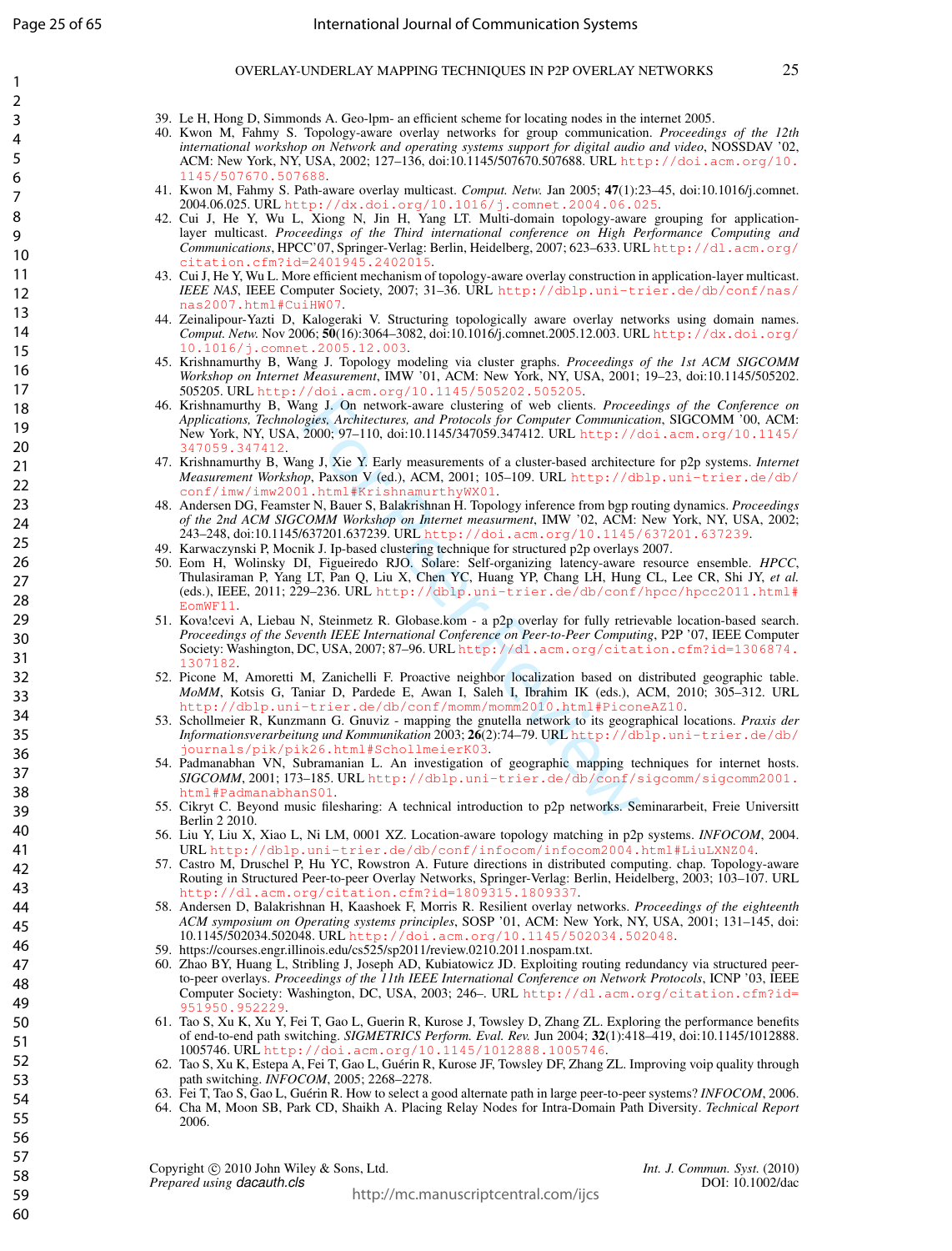- 65. Akella A, Pang J, Maggs B, Seshan S, Shaikh A. A comparison of overlay routing and multihoming route control. *SIGCOMM Comput. Commun. Rev.* Aug 2004; 34(4):93–106, doi:10.1145/1030194.1015479. URL [http://](http://doi.acm.org/10.1145/1030194.1015479) acm.org/10.1145/1030194.10154
- 66. Han J, Jahanian F. Impact of path diversity on multi-homed and overlay networks. *DSN*, IEEE Computer Society, 2004; 29–. URL <http://dblp.uni-trier.de/db/conf/dsn/dsn2004.html#HanJ04>.
- 67. Cui W, Stoica I, Katz RH. Backup path allocation based on a correlated link failure probability model in overlay networks. *Proceedings of the 10th IEEE International Conference on Network Protocols*, ICNP '02, IEEE Computer Society: Washington, DC, USA, 2002; 236–. URL [http://dl.acm.org/citation.cfm?id=](http://dl.acm.org/citation.cfm?id=645532.656185) [645532.656185](http://dl.acm.org/citation.cfm?id=645532.656185).
- 68. Andersen DG, Snoeren AC, Balakrishnan H. Best-path vs. multi-path overlay routing. *Proceedings of the 3rd ACM SIGCOMM Conference on Internet Measurement*, IMC '03, ACM: New York, NY, USA, 2003; 91–100, doi:10.1145/948205.948218. URL <http://doi.acm.org/10.1145/948205.948218>.
- 69. Han J, Watson D, Jahanian F. Topology aware overlay networks. *INFOCOM*, 2005; 2554–2565.
- 70. Han J, Watson D, Jahanian F. Enhancing end-to-end availability and performance via topology-aware overlay networks. *Comput. Netw.* Nov 2008; 52(16):3029–3046, doi:10.1016/j.comnet.2008.06.019. URL [http://dx.](http://dx.doi.org/10.1016/j.comnet.2008.06.019) [doi.org/10.1016/j.comnet.2008.06.019](http://dx.doi.org/10.1016/j.comnet.2008.06.019).
- 71. Sadia Saleem HI, Welz M. Fewest common hops (FCH): An improved peer selection approach for p2p applications February 2013; :449 – 453URL <http://heim.ifi.uio.no/michawe/research/publications/>.
- 72. Karayer E, Sayit M. A path selection approach with genetic algorithm for p2p video streaming systems. *Multimedia Tools and Applications* Dec 2016; 75(23):16 039–16 057, doi:10.1007/s11042-015-2912-y. URL [https://doi.](https://doi.org/10.1007/s11042-015-2912-y) [org/10.1007/s11042-015-2912-y](https://doi.org/10.1007/s11042-015-2912-y).
- 73. Chen Y, Bindel D, Katz RH. Tomography-based overlay network monitoring. *Proc. ICM'03*, 2003, doi:10.1145/ 948205.948233.
- 74. Chen Y, Bindel D, Song H, Katz RH. An algebraic approach to practical and scalable overlay network monitoring. *SIGCOMM*, Yavatkar R, Zegura EW, Rexford J (eds.), ACM, 2004; 55–66. URL [http://dblp.uni-trier.](http://dblp.uni-trier.de/db/conf/sigcomm/sigcomm2004.html#ChenBSK04) [de/db/conf/sigcomm/sigcomm2004.html#ChenBSK04](http://dblp.uni-trier.de/db/conf/sigcomm/sigcomm2004.html#ChenBSK04).
- 042-015-2912-y.<br>
12 RH. Tomography-based overlay network monitoring. *Proc.*<br>
12 RH. Katz RH. An algebraic approach to practical and scalable<br>
R, Zegura EW, Rexford J (eds.), ACM, 2004; 55-66. URL htt<br>
0mm/ sigcomm2004.ht 75. Zhao Y, Chen Y, Bindel D. Towards deterministic network diagnosis. *Proceedings of the Joint International Conference on Measurement and Modeling of Computer Systems*, SIGMETRICS '06/Performance '06, ACM: New York, NY, USA, 2006; 387–388, doi:10.1145/1140277.1140333. URL [http://doi.acm.org/10.1145/](http://doi.acm.org/10.1145/1140277.1140333) [1140277.1140333](http://doi.acm.org/10.1145/1140277.1140333).
- 76. Chen Y, Bindel D, Song HH, Katz RH. Algebra-based scalable overlay network monitoring: algorithms, evaluation, and applications. *IEEE/ACM Trans. Netw.* 2007; 15(5):1084–1097. URL [http://dblp.uni-trier.de/db/](http://dblp.uni-trier.de/db/journals/ton/ton15.html#ChenBSK07) [journals/ton/ton15.html#ChenBSK07](http://dblp.uni-trier.de/db/journals/ton/ton15.html#ChenBSK07).
- 77. Liu Y, Xiao L, Liu X, Ni LM, Zhang X. Location awareness in unstructured peer-to-peer systems. *IEEE Trans. Parallel Distrib. Syst.* Feb 2005; 16(2):163–174, doi:10.1109/TPDS.2005.21. URL [http://dx.doi.org/10.](http://dx.doi.org/10.1109/TPDS.2005.21) [1109/TPDS.2005.21](http://dx.doi.org/10.1109/TPDS.2005.21).
- 78. Akiyama T, Kawai Y, Iida K, Zhang J, Shiraishi Y. Proposal for a new generation sdn-aware pub/sub environment. *ICN 2014, The Thirteenth International Conference on Networks*, 2014; 210–214.
- 79. Liu Y. A two-hop solution to solving topology mismatch. *IEEE Transactions on Parallel and Distributed Systems* 2008; 19(11):1591–1600.
- 80. Ren S, Guo L, Jiang S, Zhang X. Sat-match: a self-adaptive topology matching method to achieve low lookup latency in structured p2p overlay networks. *Parallel and Distributed Processing Symposium, 2004. Proceedings. 18th International*, IEEE, 2004; 83.
- 81. Gupta A, Liskov B, Rodrigues R, *et al.*. One hop lookups for peer-to-peer overlays. *HotOS*, 2003; 7–12.
- 82. Al Mojamed M, Kolberg M. Onehopmanet: One-hop structured p2p over mobile ad hoc networks. *Next Generation Mobile Apps, Services and Technologies (NGMAST), 2014 Eighth International Conference on*, IEEE, 2014; 159– 163.
- 83. Nakao A, Peterson L, Bavier A. A routing underlay for overlay networks. *Proceedings of the 2003 conference on Applications, technologies, architectures, and protocols for computer communications*, SIGCOMM '03, ACM: New York, NY, USA, 2003; 11–18, doi:10.1145/863955.863958. URL [http://doi.acm.org/10.1145/](http://doi.acm.org/10.1145/863955.863958) [863955.863958](http://doi.acm.org/10.1145/863955.863958).
- 84. Krishna Balan R, Ebling M, Castro P, Misra A. Matrix: adaptive middleware for distributed multiplayer games. *Proceedings of the ACM/IFIP/USENIX 2005 International Conference on Middleware*, Middleware '05, Springer-Verlag New York, Inc.: New York, NY, USA, 2005; 390–400. URL [http://dl.acm.org/citation.cfm?](http://dl.acm.org/citation.cfm?id=1515890.1515910) [id=1515890.1515910](http://dl.acm.org/citation.cfm?id=1515890.1515910).
- 85. Xie L, Hutchison D, Smith P. Performance enhancement via two-layer support for peer-to-peer systems using active networking. *ISADS*, 2005; 695–700.
- 86. Brocco A, Hirsbrunner B, Courant M. A modular middleware for high-level dynamic network management. *Proceedings of the 1st workshop on Middleware-application interaction: in conjunction with Euro-Sys 2007*, MAI '07, ACM: New York, NY, USA, 2007; 21–24, doi:10.1145/1238828.1238834. URL [http://doi.acm.org/](http://doi.acm.org/10.1145/1238828.1238834) 10.1145.
- 87. Babaoglu O, Meling H, Montresor A. Anthill: A framework for the development of agent-based peer-to-peer systems. *Proceedings of the 22 nd International Conference on Distributed Computing Systems (ICDCS'02)*, ICDCS '02, IEEE Computer Society: Washington, DC, USA, 2002; 15–. URL [http://dl.acm.org/](http://dl.acm.org/citation.cfm?id=850928.851860) [citation.cfm?id=850928.851860](http://dl.acm.org/citation.cfm?id=850928.851860).
- 88. Karagiannis T, Rodriguez P, Papagiannaki K. Should internet service providers fear peer-assisted content distribution? *Proceedings of the 5th ACM SIGCOMM Conference on Internet Measurement*, IMC '05, USENIX Association: Berkeley, CA, USA, 2005; 6–6. URL [http://dl.acm.org/citation.cfm?id=1251086.](http://dl.acm.org/citation.cfm?id=1251086.1251092) [1251092](http://dl.acm.org/citation.cfm?id=1251086.1251092).

59 60